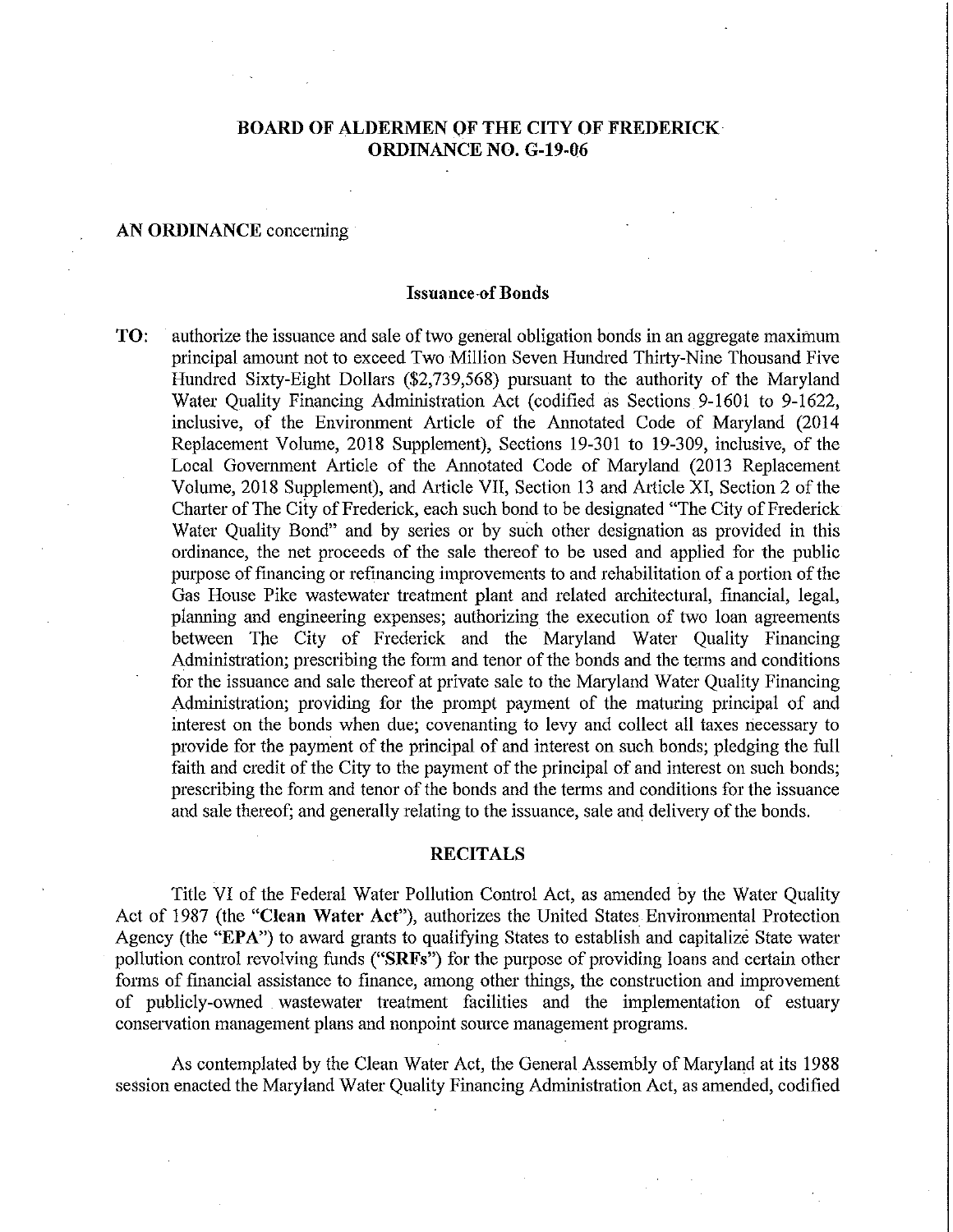at Sections 9-1601 through 9-1622 of the Environment Atlicle of the Annotated Code of Maryland (the "Act"), establishing the Maryland Water Quality Financing Administration (the "Administration") and establishing an SRF designated the Maryland Water Quality Revolving Loan Fund (the "Fund") to be maintained and administered by the Administration. The Act, as amended, authorizes the Administration, among other things, to make loans from the Fund to a "local government" (as defined in the Act) for the purpose of financing all or a portion of the cost of a "wastewater facility" project (as defined in the Act).

The City of Frederick (the "Borrower") is a "local govemment" within the meaning of the Act. The Borrower has applied to the Administration for a loan from the Fund to assist in the financing of a certain project of the Borrower which constitutes a "wastewater facility" within the meaning of the Act. As contemplated by the Act, the Administration and the Borrower will enter into two Loan Agreements (hereinafter defined) to effect and evidence such loan.

The Borrower has determined that it will issue its Bonds (hereinafter defined), each of which constitutes a "loan obligation" within the meaning of the Act, to evidence its payment obligations under the Loan Agreements.

## NOW THEREFORE BE IT ORDAINED BY THE BOARD OF ALDERMEN OF THE CITY OF FREDERICK, that:

Section 1. Pursuant to the authority of the Maryland Water Quality Financing Administration Act (codified as Sections 9-1601 to 9-1622, inclusive, of the Environment Atticle of the Annotated Code of Maryland (2014 Replacement Volume, 2018 Supplement) (the "Act")), Sections 19-301 to 19-309, inclusive, of the Local Government Article of the Annotated Code of Maryland (2013 Replacement Volume, 2018 Supplement) (the "Enabling Act"), and Article VII, Section 13 and Article XI, Section 2 of the Charter of The City of Frederick (the "Charter"), The City of Frederick, a municipal corporation of the State of Maryland (the "Borrower"), hereby determines to borrow money and incur indebtedness in an aggregate maximum principal amount not to exceed Two Million Seven Hundred Thirty-Nine Thousand Five Hundred Sixty-Eight Dollars (\$2,739,568) (the "Loan") for the public purpose of financing or refinancing improvements to and rehabilitation of a portion of the Gas House Pike wastewater treatment plant and related architectural, financial, legal, planning and engineering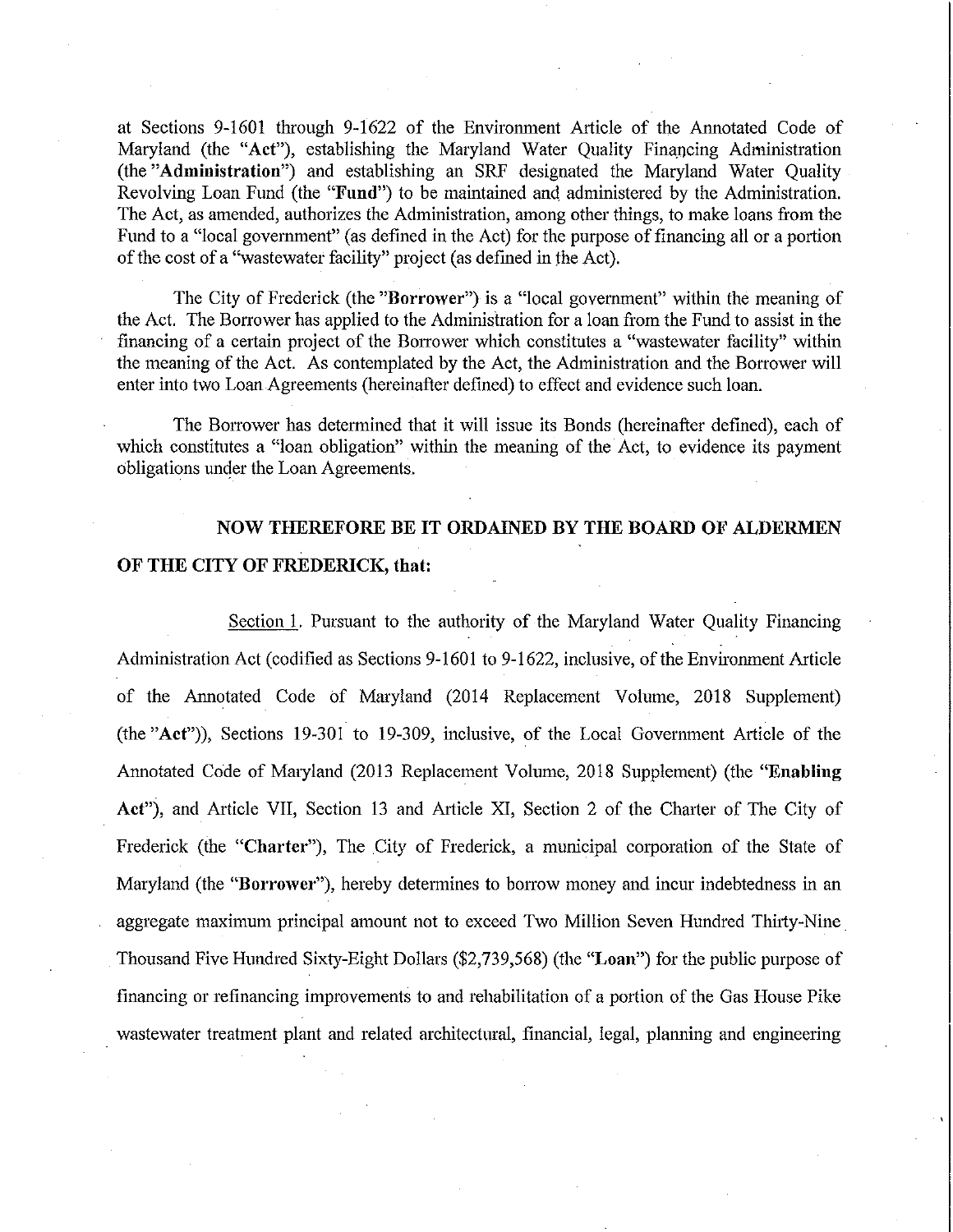expenses permitted under the Clean Water Act, as described in Exhibit A (the "Project"). The Project constitutes a "wastewater facility" within the meaning of the Act.

Section 2.

(a) As contemplated by the Act, a portion of the Loan, in the maximum principal amount determined in accordance with the Series 2019A Loan Agreement (hereinafter defined) not to exceed Two Million Fifty-Four Thousand Six Hundred Seventy-Six Dollars (\$2,054,676), shall be made and incurred in accordance with the provisions of a loan agreement (the "Series" 2019A Loan Agreement") between the Borrower and the Maryland Water Quality Financing Administration (the "Administration"). The Series 2019A Loan Agreement shall be in substantially the form set forth in Exhibit B-1 attached hereto as a part hereof, with such insertions, omissions or variations as may be deemed necessary or appropriate and approved by the officers executing the same (their execution of the Series 2019A Loan Agreement to constitute conclusive evidence of such approval). The Borrower hereby approves the form of and authorizes the execution and delivery of the Series 2019A Loan Agreement in substantially the form set forth in Exhibit B-1, including all covenants and conditions set forth therein.

(b) To evidence the payment obligations of the Borrower under the Series 2019A Loan Agreement, the Borrower, acting pursuant to the authority of the Act, the Enabling Act and the Charter, hereby determines to issue and sell, upon its full faith and credit, a general obligation installment bond, in a maximum principal amount not to exceed Two Million Fifty-Four Thousand Six Hundred Seventy-Six Dollars (\$2,054,676), to be known as "The City of Frederick Water Quality Bond, Series 2019A" (the "Series 2019A Bond"). The Series 2019A Bond shall be dated the date of delivery and shall be issued in the form of one fully registered installment bond, without coupons attached, numbered R-l. The Series 2019A Bond shall bear interest at a rate of 25% of the average of the Bond Buyer II-Bond Index for the month preceding the date of delivery. The first payment of principal on the Series 2019A Bond shall be paid on February 1,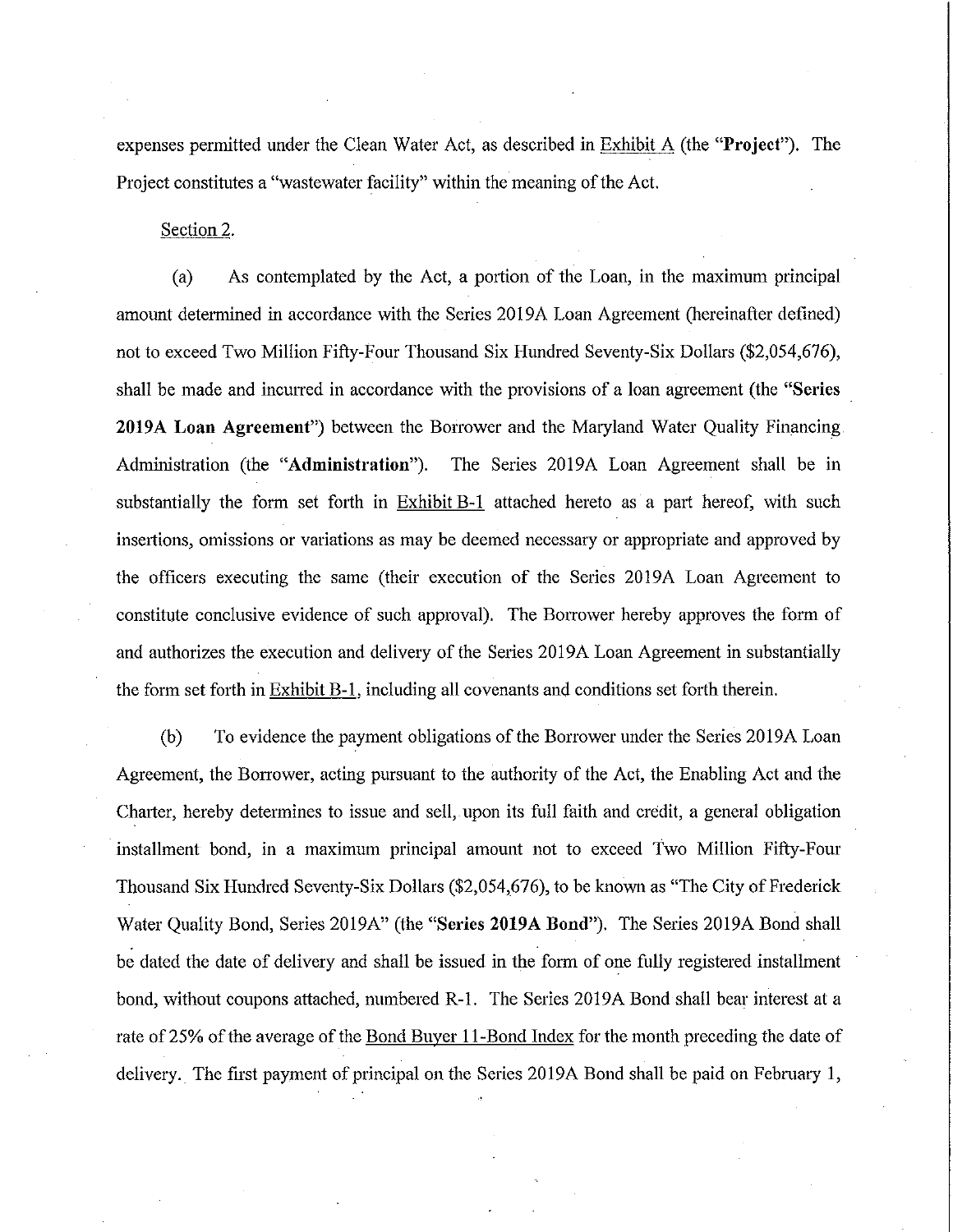2020, and subsequent installments of principal shall be payable annually on February 1st until the principal on the Series 2019A Bond is fully paid, except that the fmal installment of the entire indebtedness evidenced by the Series 2019A Bond, if not sooner paid, shall be due and payable on Febmary 1, 2039, and except that prepayments may be made as provided in the Series 2019A Loan Agreement. Interest due on the unpaid principal amounts advanced under the Series 2019A Loan Agreement shall accrue on the basis of a 30-day month, 360-day year from the date of the respective advances of such principal amount, and shall be paid on August 1, 2019, and semiannually thereafter on the 1st day of Febmary and August in each year until the principal amount has been paid. The Mayor of The City of Frederick (the "Mayor") or the Director of Finance of The City of Frederick (the **"Director of Finance")** are hereby authorized to (i) set a later date for the first interest and/or principal payment on the Series 2019A Bond and (ii) set the fmal principal and interest amounts payable on the Series 2019A Bond based upon an interest rate of 25% of the average of the Bond Buyer II-Bond Index for the month preceding the date of delivery and in order to achieve approximately level annual debt service payments on the Series 2019A Bond.

(c) Except as provided hereinafter or in an ordinance or ordinances of the Borrower adopted prior to the issuance of the Series 2019A Bond, the Series 2019A Bond shall be issued in substantially the following registered installment bond form. Appropriate variations and insertions shall be made to provide dates, numbers and amounts, and modifications not altering its substance may be made by the Mayor. All of the covenants contained in the following form are hereby adopted by the Borrower as and for the form of obligation to be incurred by the Borrower, and the covenants and conditions contained therein are hereby made binding upon the Borrower, including the promise to pay therein contained: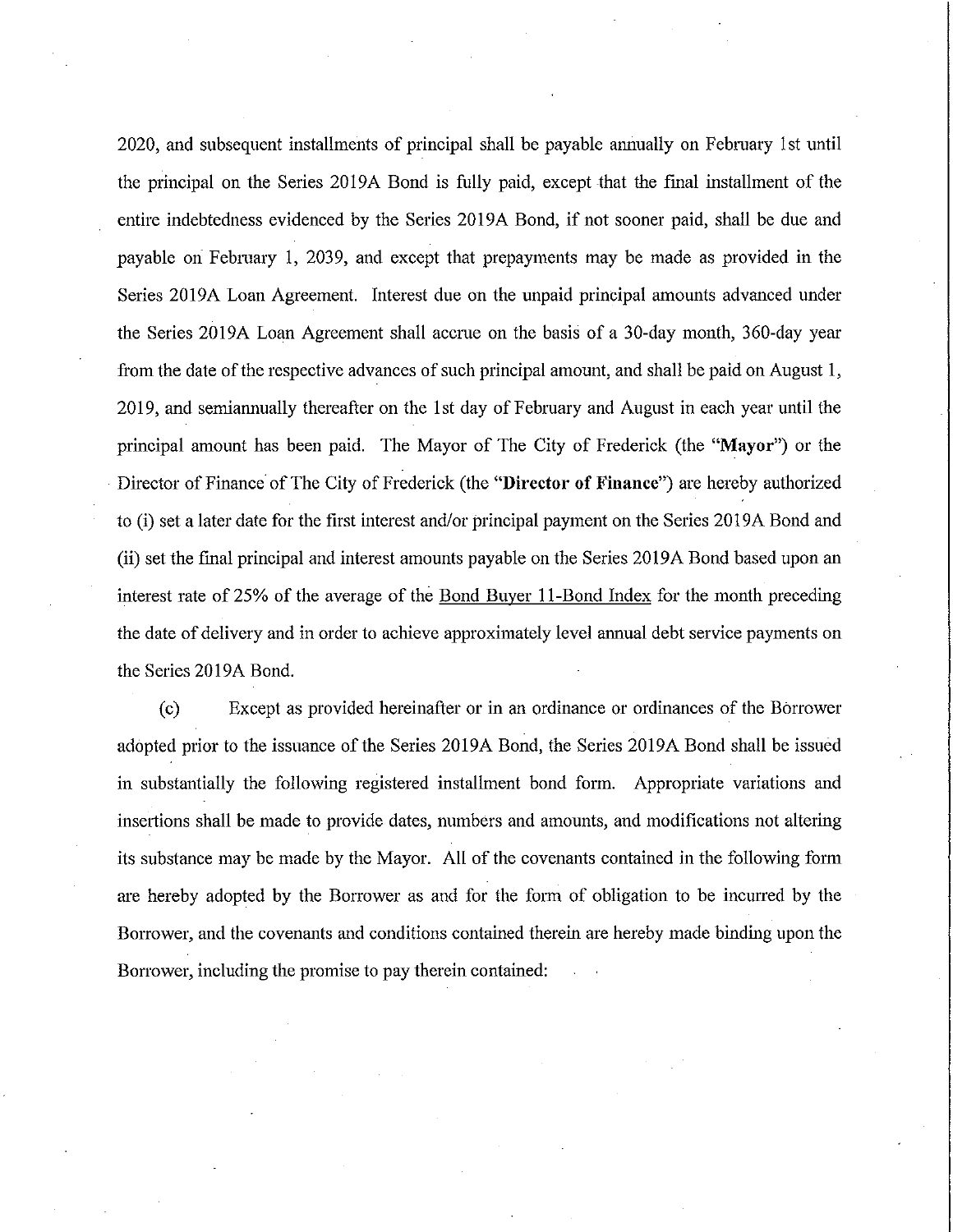(Form of Bond)

 $R-1$ 

REGISTERED

### UNITED STATES OF AMERICA STATE OF MARYLAND

## THE CITY OF FREDERICK WATER QUALITY BOND, SERIES.2019A Dated , 2019

## PAYMENTS OF PRINCIPAL AND INTEREST ON THIS BOND ARE MADE BY CHECK, DRAFT OR ELECTRONIC FUNDS TRANSFER TO THE REGISTERED OWNER AND IT CANNOT BE DETERMINED FROM THE FACE OF THIS BOND WHETHER ALL OR ANY PART OF THE PRINCIPAL OF OR INTEREST ON THIS BOND HAS BEEN PAID.

REGISTERED OWNER: Maryland Water Quality Financing Administration

The City of Frederick, a municipal corporation of the State of Maryland (the "Borrower"), hereby acknowledges itself obligated to pay to the Registered Owner shown above, the principal amount of \$ (the "Maximum Principal Amount") or so much thereof as shall have been advanced from time to time under the terms of the Loan Agreement dated as of , 2019 (the "Loan Agreement") by and between the Borrower and the Maryland Water Quality Financing Administration (the "Administration"), plus interest on the unpaid principal advanced under the terms of the Loan Agreement at the rate of per centum  $($  %) per annum.  $\epsilon$ 

The principal advanced under the Loan Agreement shall be paid in installments on the dates and in the amounts as set forth in the following schedule, as such schedule may be amended in accordance with the terms hereof:

\$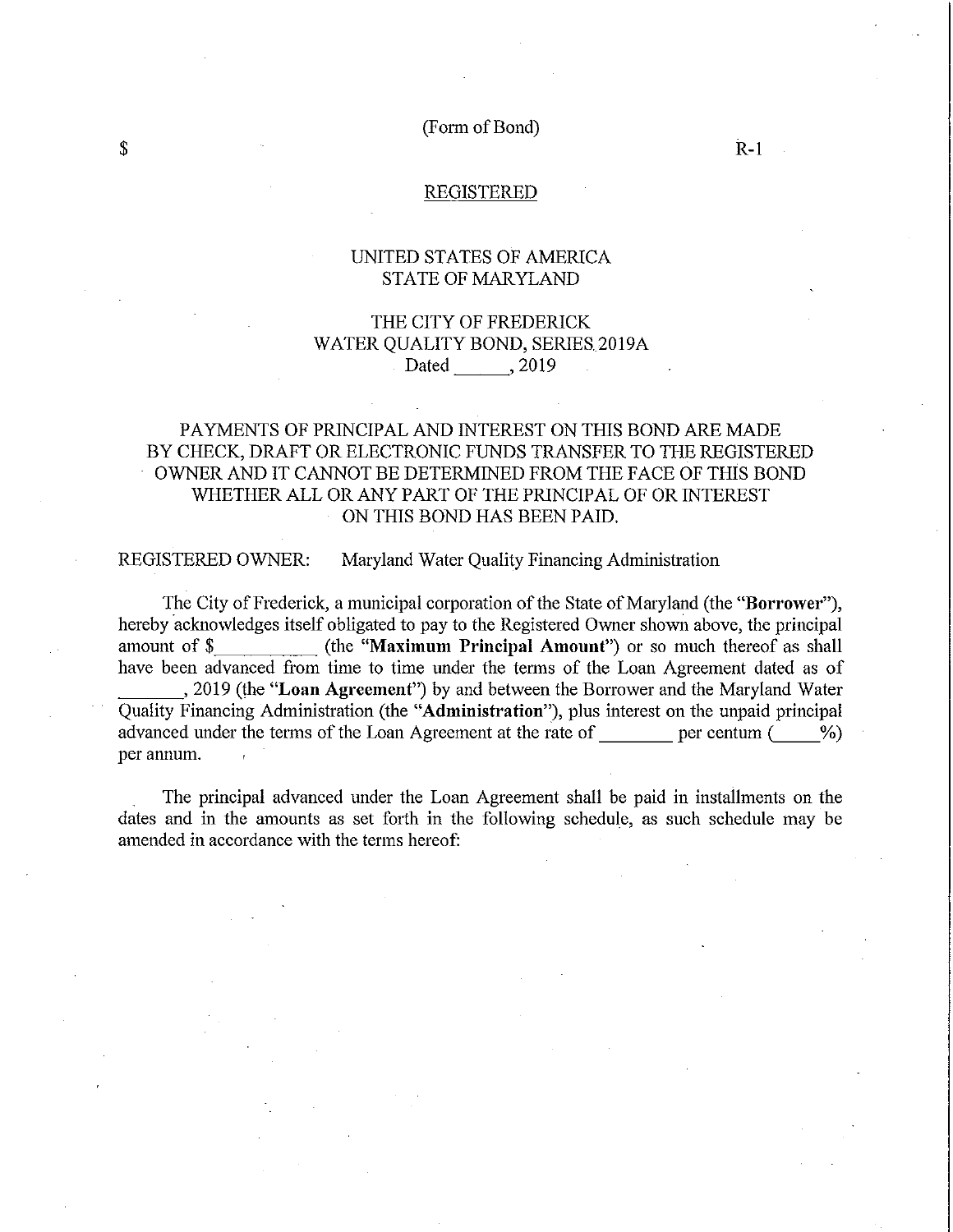| Due Date         | Principal Amount | Due Date         | Principal Amount |
|------------------|------------------|------------------|------------------|
| February 1, 2020 |                  | February 1, 2030 |                  |
| February 1, 2021 |                  | February 1, 2031 |                  |
| February 1, 2022 |                  | February 1, 2032 |                  |
| February 1, 2023 |                  | February 1, 2033 |                  |
| February 1, 2024 |                  | February 1, 2034 |                  |
| February 1, 2025 |                  | February 1, 2035 |                  |
| February 1, 2026 |                  | February 1, 2036 |                  |
| February 1, 2027 |                  | February 1, 2037 |                  |
| February 1, 2028 |                  | February 1, 2038 |                  |
| February 1, 2029 |                  | February 1, 2039 |                  |

If the Administration detennines at any time to reduce the maximum amount of the Loan Commitment (as defined in the Loan Agreement) in accordance with Section 3.08 of the Loan Agreement, the Maximum Principal Amount shall be reduced accordingly and the Maximum Principal Amount as so reduced shall be amortized in accordance with Section 3.08 of the Loan Agreement. The Administration shall deliver, and the Borrower shall acknowledge in writing, a certificate setting forth such reamortized payment schedule, which shall be attached hereto and shall replace and supersede for all purposes the foregoing payment schedule. Any such reduction shall not affect the obligation of the Borrower to pay the principal of and interest on this bond as and when the same shall become due.

Notwithstanding the foregoing, all outstanding unpaid principal amounts advanced under the Loan Agreement, if not previously due hereunder, shall be due on that date which is the lesser of the useful life of the Project (as defined in the Loan Agreement) as determined by the Administration in its sole and absolute discretion or 20 years after the date of completion of the Project, as certified by the Borrower to the Administration pursuant to Section 2.02(d) of the Loan Agreement.

Interest due on the unpaid principal amounts advanced under the Loan Agreement shall accrue on the basis of a 30-day month, 360-day year from the date of the respective advances of such principal amount, and shall be paid on  $1, 20$ , and semiannually thereafter on the 1st day of February and August in each year until the principal amount hereof has been paid.

This bond is subject to (i) a late charge for any payment of principal or interest that is received later than the tenth day following its due date in an amount equal to 5% of such payment and (ii) interest on overdue installments of principal and (to the extent permitted by law) interest at a rate equal to the Default Rate (as defined in the Loan Agreement) in accordance with Section 3.04(b) of the Loan Agreement. Interest at the Default Rate shall accrue on the basis of a 30-day month, 360-day year, as provided in the Loan Agreement.

This bond is subject to prepayment only in accordance with Section 3.10 of the Loan Agreement.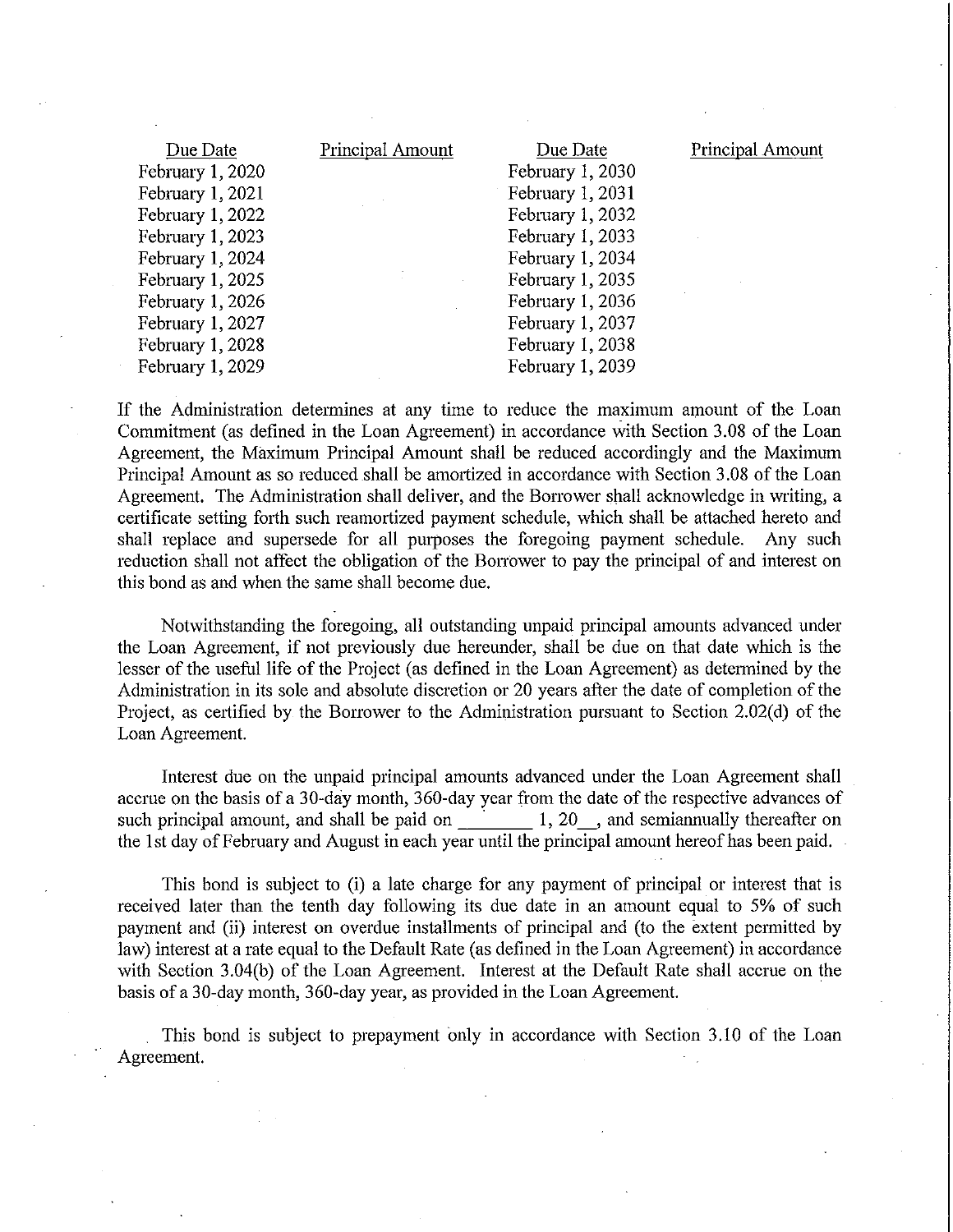Both the principal of and interest on this bond will be paid to the registered owner in lawful money of the United States of America, at the time of payment, and will be paid by electronic funds transfer, check or draft mailed (by depositing such check or draft, correctly addressed and postage prepaid, in the United States mails before the payment date) to the registered owner at such address as the registered owner may designate from time to time by a notice in writing delivered to the Director of Finance of The City of Frederick (the **"Director of**  Finance").

This bond is issued pursuant to and in full conformity with the provisions of Article VII, Section 13 and Article XI, Section 2 of the Charter of The City of Frederick, the Maryland Water Quality Financing Administration Act (codified as Sections 9-1601 to 9-1622, inclusive, of the Environment Article of the Annotated Code of Maryland (2014 Replacement Volume, 2018 Supplement), Sections 19-301 to 19-309, inclusive, of the Local Government Article of the Annotated Code of Maryland (2013 Replacement Volume, 2018 Supplement) and by virtue of due proceedings had and taken by the Borrower, particularly an ordinance introduced by the Board of Aldermen of The City of Frederick on , 2019 and approved on  $,2019$  (the "Ordinance").

This bond, together with the Loan Agreement, evidences the Loan (as defined in the Loan Agreement) to the Borrower from the Maryland Water Quality Financing Administration. In accordance with the Loan Agreement, the principal amount of the Loan, being the amount denominated as principal under this bond, is subject to reduction or adjustment by the Administration in accordance with the Loan Agreement.

The full faith and credit and unlimited taxing power of the Borrower are hereby irrevocably pledged to the prompt payment of the principal of and interest on this bond according to its terms, and the Borrower does hereby covenant and agree to pay the principal of and interest on this bond at the dates and in the manner prescribed herein.

This bond is transferable only after the first principal payment date as set forth above or the date upon which the Maximum Principal Amount has been borrowed, whichever is earlier, upon the books of the Borrower at the office of the Director of Finance by the registered owner hereof in person or by his attorney duly authorized in writing, upon surrender hereof, together with a written instrument of transfer satisfactory to the Director of Finance duly executed by the registered owner or his duly authorized attorney. The Borrower shall, within a reasonable time, issue in the name of the transferee a new registered bond or bonds, in such denominations as the Borrower shall by resolution approve, in an aggregate principal amount equal to the unpaid principal amount of the bond or bonds surrendered of the same series and with the same maturities and interest rate. If more than one bond is issued upon any such transfer, the installment of principal and interest to be paid on each such bond on each payment date shall be equal to the product of the following formula: the total installment due on each payment date multiplied by a fraction, the numerator of which shall be the principal amount of such bond and the denominator of which shall be the aggregate principal amount of bonds then outstanding and unpaid. The new bond or bonds shall be delivered to the transferee only after payment of any taxes on and any shipping or insurance expenses relating to such transfer. The Borrower may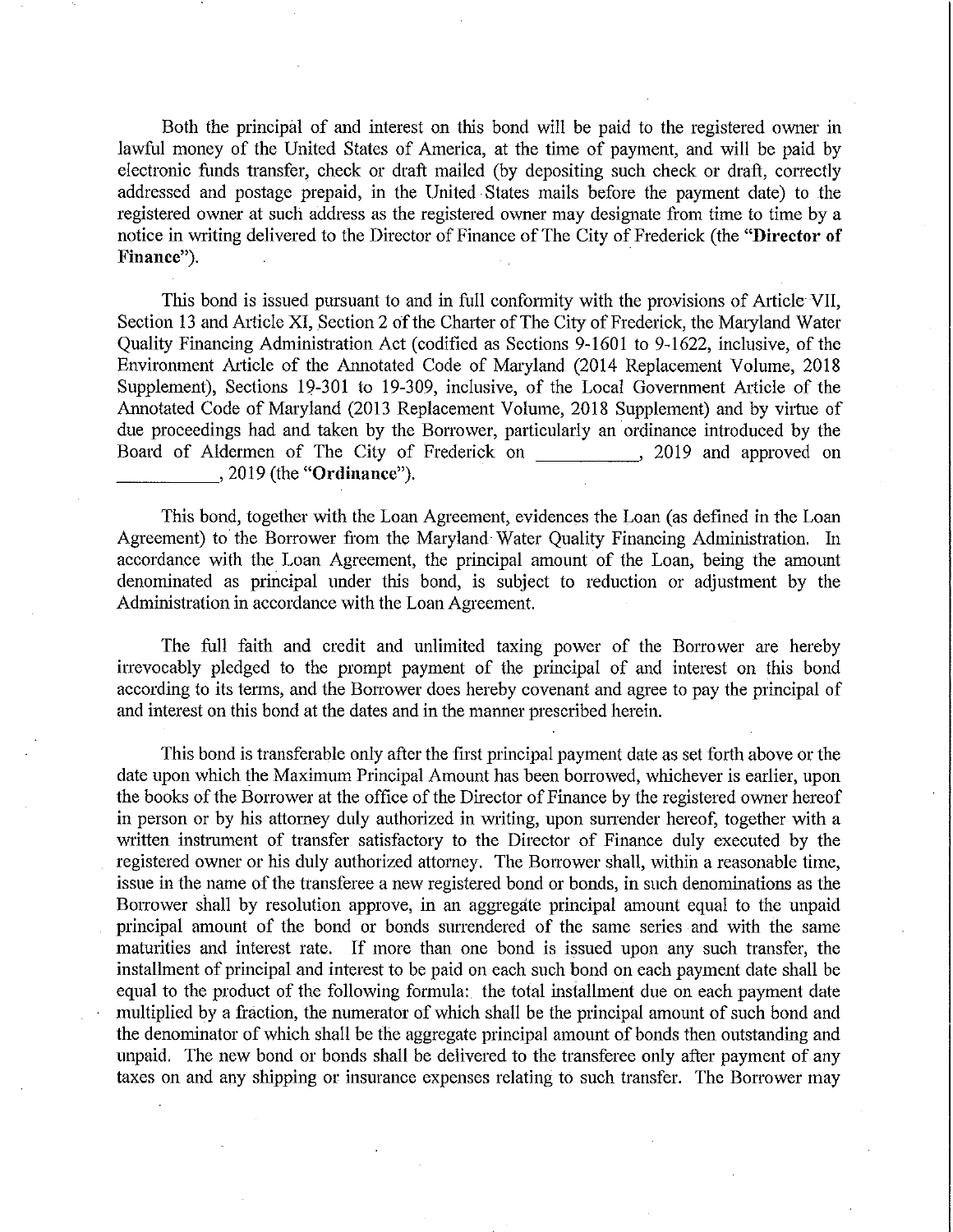deem and treat the party in whose name this bond is registered as the absolute owner hereof for the purpose of receiving payment of or on account of the principal hereof and interest due hereon and for all other purposes.

It is hereby certified and recited that all conditions, acts and things required by the Constitution or statutes of the State of Maryland and the Ordinance to exist, to have happened or to have been performed precedent to or in the issuance of this bond, exist, have happened and have been performed, and that the issuance of this bond, together with all other indebtedness of the Borrower, is within every debt and other limit prescribed by said Constitution or statutes.

IN WITNESS WHEREOF, this bond has been executed by the manual signature of the Mayor of The City of Frederick and the seal of the Borrower has been affixed hereto, attested by the manual signature of the Director of Finance of The City of Frederick, all as of the 10 day of 1.1 as 0.019.

(SEAL)

. ATTEST:

Director of Finance Mayor of The City of Frederick of The City of Frederick

By: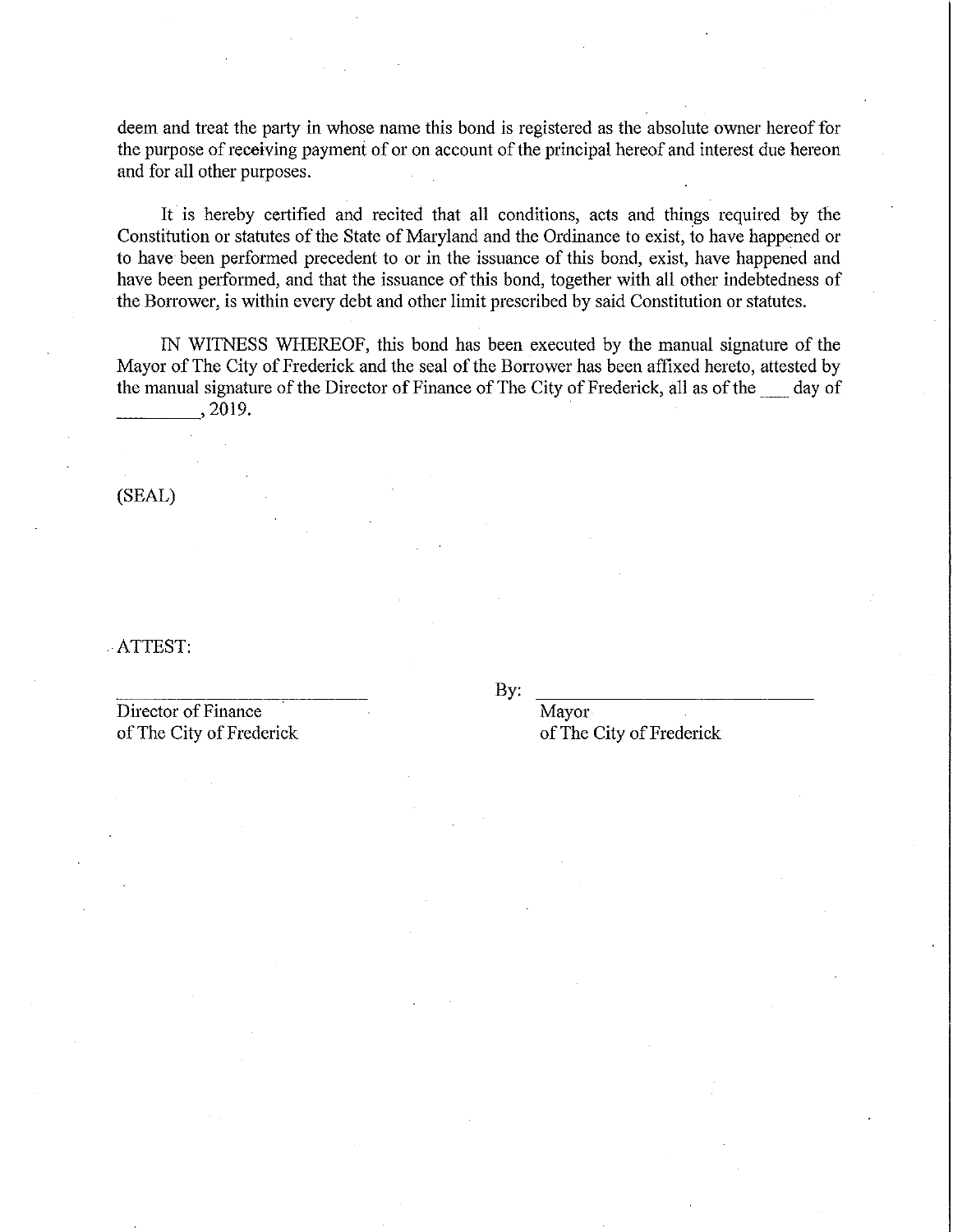#### Section 3.

(a) As contemplated by the Act, a portion of the Loan, in the maximum principal amolmt determined in accordance with the Series 2019B Loan Agreement (hereinafter defined) not to exceed Six Hlmdred Eighty-Four Thousand Eight Hundred Ninety-Two Dollars (\$684,892), shall be made and incurred in accordance with the provisions of a loan agreement (the "Series **2019B** Loan Agreement" and, collectively with the Series 20l9A Loan Agreement, the "Loan Agreements" and each a "Loan Agreement") between the Borrower and the Administration. The Series 2019B Loan Agreement shall be in substantially the form set forth in Exhibit B-2 attached hereto as a part hereof, with such insertions, omissions or variations as may be deemed necessary or appropriate and approved by the officers executing the same (their execution of the Series 2019B Loan Agreement to constitute conclusive evidence of such approval). The Borrower hereby approves the form of and authorizes the execution and delivery of the Series 2019B Loan Agreement in substantially the form set forth in Exhibit B-2, including all covenants and conditions set forth therein.

(b) To evidence the payment obligations of the Borrower under the Series 20l9B Loan Agreement, the Borrower, acting pursuant to the authority of the Act, the Enabling Act and the Charter, hereby determines to issue and sell, upon its full faith and credit, a general obligation bond, in a maximum principal amount not to exceed Six Hundred Eighty-Four Thousand Eight Hundred Ninety-Two Dollars (\$684,892), to be known as "The City of Frederick Water Quality Bond, Series 2019B" (the "Series **2019B** Bond" and, collectively with the Series 2019A Bond, the "Bonds" and each a "Bond"). The Series 20l9B Bond shall be dated the date of delivery and shall be issued in the form of one fully registered bond, without coupons attached, numbered R -I. The principal advanced under the Series 2019B Loan Agreement shall be payable upon demand by the Administration in accordance with the Series 2019B Loan Agreement, together with interest at the Default Rate (as defined in the Series 2019B Loan Agreement) accruing from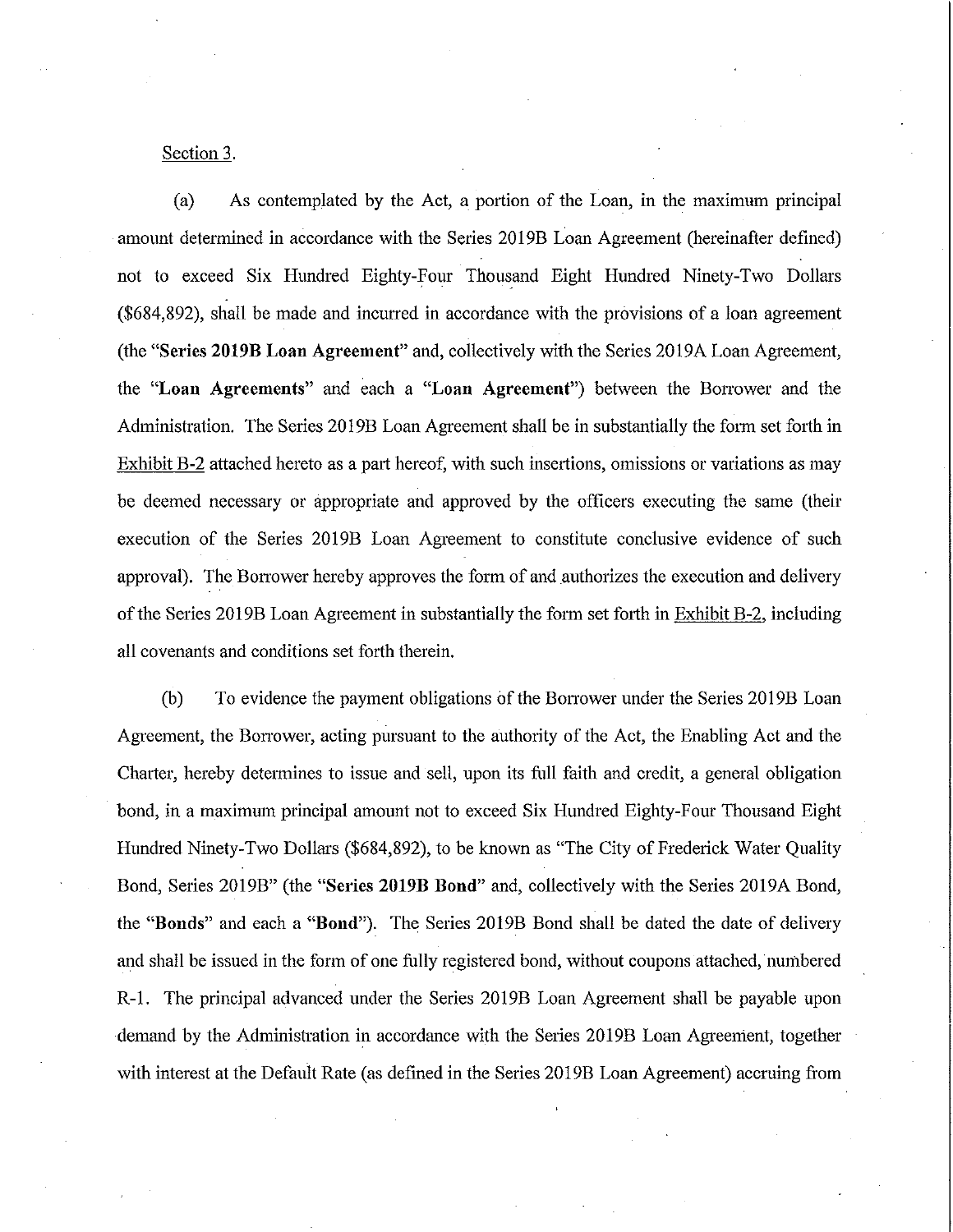the date on which such demand is made by the Administration, which demand may be made at any time prior to that date which is the ten (10) year anniversary of the date of issuance of the Series 2019B Bond.

( c) Pursuant to the Clean Water Act, as amended by federal Appropriation or Authorization Acts, and Section 9-1605(d)(9) of the Enviromnent Article of the Annotated Code of Maryland, as amended, the Administration shall forgive repayment of that portion of the principal amount of the Loan evidenced by the Series 2019B Bond and the interest payable thereon under Article III of the Series 2019B Loan Agreement and the Series 2019B Bond so long as the Borrower performs all of its other obligations under the Series 2019B Loan Agreement. Upon detennination by the Administration that any such other obligations under the Series 2019B Loan Agreement have not been performed by the Borrower, payment of the principal of that portion of the principal amount of the Loan evidenced by the Series 2019B Bond and the interest thereon from the date of demand at the Default Rate will be due and payable on demand. If the Administration has not demanded payment of the principal of and interest on the Series 2019B Bond prior to that date which is the ten (10) year anniversary of the date of issuance of the Series 2019B Bond, then the Administration shall be deemed to have forgiven repayment of that portion of the principal amount of the Loan evidenced by the Series 2019B Bond and interest thereon, the Series 2019B Bond shall be deemed cancelled and the Series 2019B Loan Agreement shall be deemed terminated and of no further force and effect.

(d) Except as provided hereinafter or in an ordinance or ordinances of the Bonower adopted prior to the issuance of the Series 2019B Bond, the Series 2019B Bond shall be issued in substantially the following registered bond form. Appropriate variations and insertions shall be made to provide dates, numbers and amounts, and modifications not altering its substance may be made by the Mayor. All of the covenants contained in the following form are hereby adopted by the Borrower as and for the form of obligation to be incurred by the Borrower, and the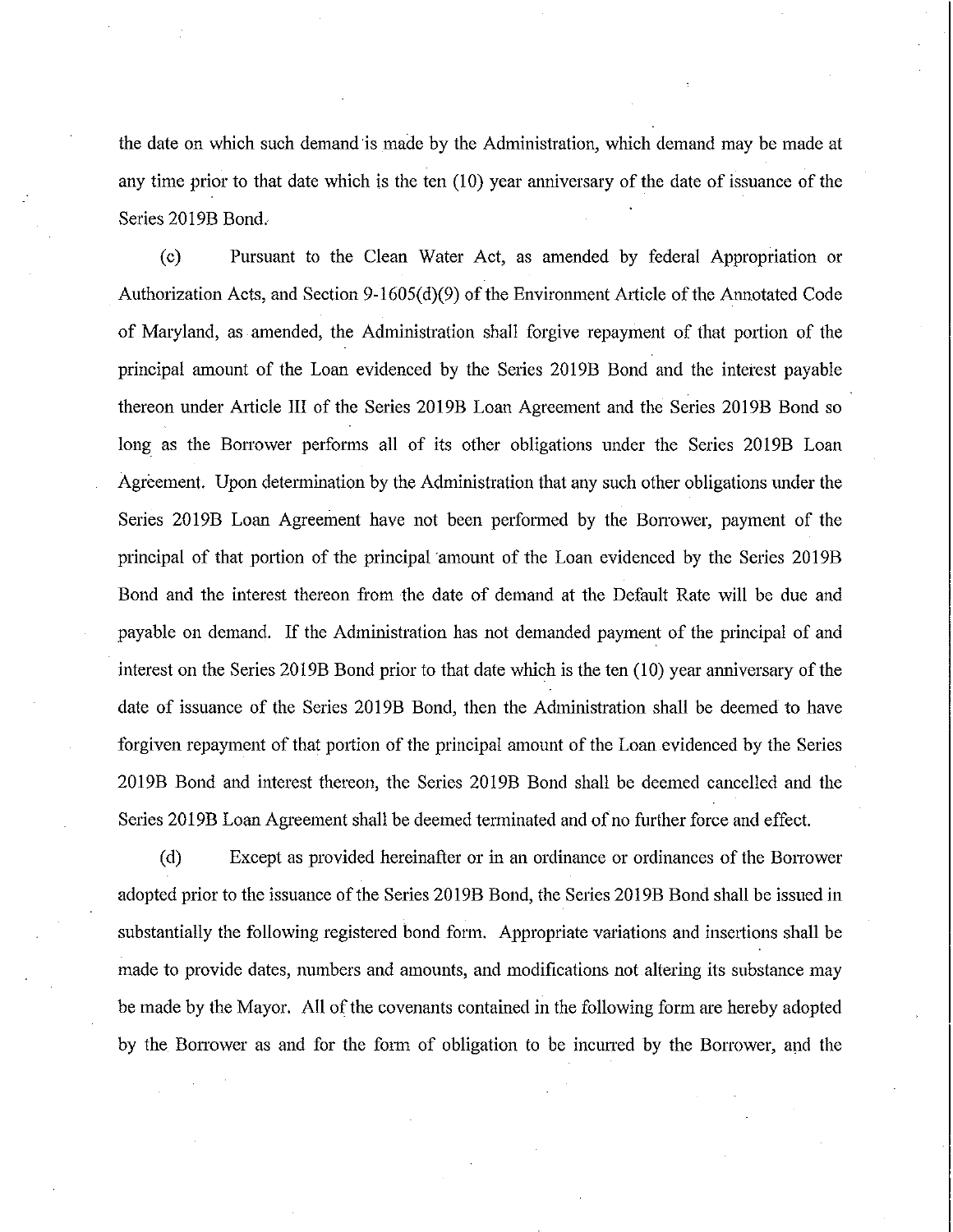covenants and conditions contained· therein are hereby made binding upon the Borrower, including the promise to pay therein contained: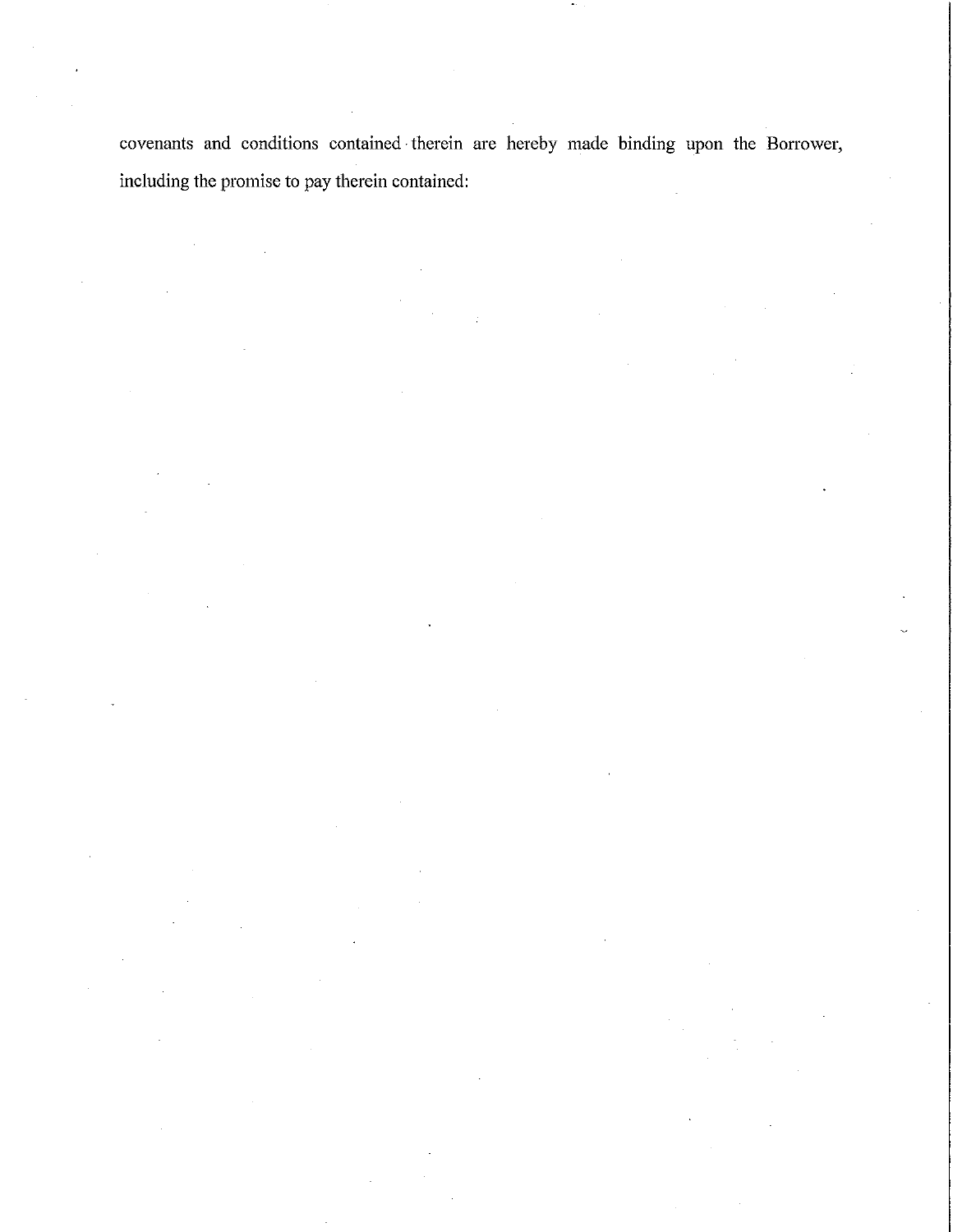(Form of Bond)

#### REGISTERED

### UNITED STATES OF AMERICA STATE OF MARYLAND

## THE CITY OF FREDERICK WATER QUALITY BOND, SERIES 20l9B Dated , 2019

### PAYMENTS OF PRINCIPAL AND INTEREST ON THIS BOND ARE MADE BY CHECK, DRAFT OR ELECTRONIC FUNDS TRANSFER TO THE REGISTERED OWNER AND IT CANNOT BE DETERMINED FROM THE FACE OF THIS BOND WHETHER ALL OR ANY PART OF THE PRINCIPAL OF OR INTEREST ON THIS BOND HAS BEEN PAID.

REGISTERED OWNER: Maryland Water Quality Financing Administration

The City of Frederick, a municipal corporation of the State of Maryland (the "Borrower"), hereby acknowledges itself obligated to pay to the Registered Owner shown above, the principal amount of \$ (the "Maximum Principal Amount") or so much thereof as shall have been advanced from time to time under the terms of the Loan Agreement dated as of , 2019 (the "Loan Agreement") by and between the Borrower and the Maryland Water Quality Financing Administration (the "Administration"), plus interest on the unpaid principal advanced under the terms of the Loan Agreement as provided for herein.

At any time prior to \_\_\_\_\_\_\_\_\_\_\_, 20\_\_, the principal advanced under the Loan Agreement shall be payable in full on demand by the Administration in accordance with the Loan Agreement and the second succeeding paragraph below, together with interest at a rate of per centum (  $\%$ ) per annum accruing from the date on which such demand is made by the Administration.

If the Administration determines at any time to reduce the maximum amount of the Loan Commitment (as defined in the Loan Agreement) in accordance with Section 3.08 of the Loan Agreement, the Maximum Principal Amount shall be reduced accordingly. Any such reduction shall not affect the obligation of the Borrower to pay the principal of and interest on this bond as and when the same shall become due in accordance with the terms hereof.

PURSUANT TO THE CLEAN WATER ACT, AS AMENDED BY FEDERAL APPROPRIATION OR AUTHORIZATION ACTS AND SECTION 9-1605(D)(9) OF THE ENVIRONMENT ARTICLE OF THE ANNOTATED CODE OF MARYLAND, AS

,

R-l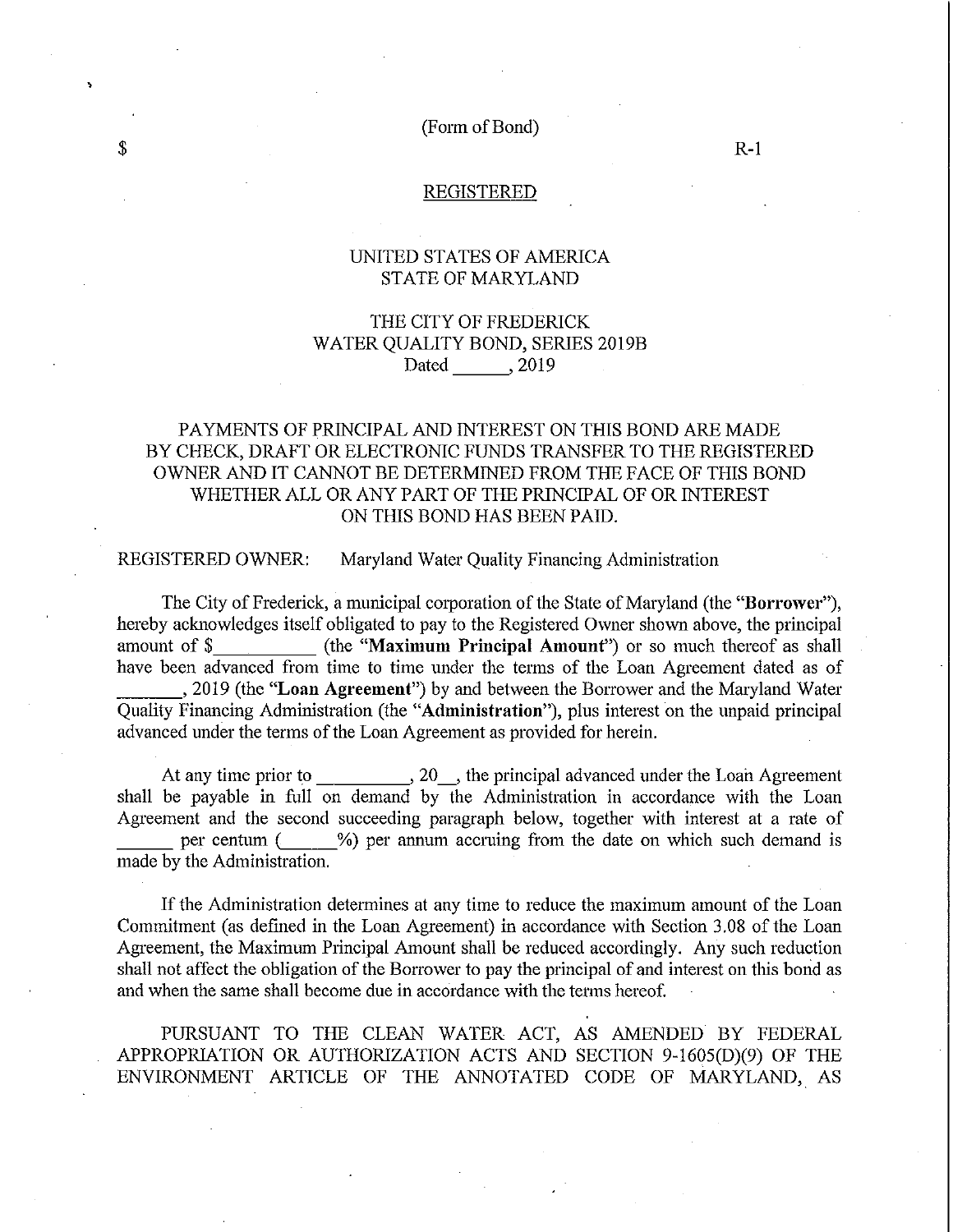AMENDED, THE ADMINISTRATION SHALL FORGIVE REPAYMENT OF THE PRINCIPAL AMOUNT OF THE LOAN (AS DEFINED IN THE LOAN AGREEMENT) AND THE INTEREST PAYABLE THEREON UNDER ARTICLE III OF THE LOAN AGREEMENT AND THIS BOND, SO LONG AS THE BORROWER PERFORMS ALL OF ITS OTHER OBLIGATIONS UNDER THE LOAN AGREEMENT. UPON DETERMINATION BY THE ADMINISTRATION THAT ANY SUCH OTHER OBLIGATIONS UNDER THE LOAN AGREEMENT HAVE NOT BEEN PERFORMED BY THE BORROWER, PAYMENT OF THE PRINCIPAL OF THE LOAN AND THE INTEREST THEREON WILL BE DUE AND PAYABLE ON DEMAND. IF THE ADMINISTRATION HAS NOT DEMANDED PAYMENT OF THE PRINCIPAL OF AND INTEREST ON THE BOND PRIOR TO **FIGURE 1. THEN THE ADMINISTRATION SHALL BE** DEEMED TO HAVE FORGIVEN REPAYMENT OF THE LOAN EVIDENCED BY THIS BOND AND INTEREST THEREON, THIS BOND SHALL BE DEEMED CANCELLED AND THE LOAN AGREEMENT SHALL BE TERMINATED AND OF NO FURTHER FORCE AND EFFECT.

This bond.is subject to (i) a late charge for any payment of principal or interest that is received later than the tenth day following its date of demand in an amount equal to 5% of such payment in accordance with Section 3.04(b) of the Loan Agreement. Any interest due on the unpaid principal amounts advanced under the Loan Agreement shall accrue on the basis of a 30 day month, 360-day year from the date of demand, as provided in the Loan Agreement.

Both the principal of and interest on this bond will be paid to the registered owner in lawful money of the United States of America, at the time of payment, and will be paid by electronic funds transfer, check or draft mailed (by depositing such check or draft, correctly addressed and postage prepaid, in the United States mails before the payment date) to the registered owner at such address as the registered owner may designate from time to time by a notice in writing delivered to the Director of Finance of The City of Frederick (the **"Director of**  Finance").

This bond is issued pursuant to and in full conformity with the provisions of Article VII, Section 13 and Article XI, Section 2 of the Charter of The City of Frederick, the Maryland Water Quality Financing Administration Act (codified as Sections 9-1601 to 9-1622, inclusive, of the Environment Article of the Annotated Code of Maryland (2014 Replacement Volume, 2018 Supplement), Sections 19-301 to 19-309, inclusive, of the Local Government Article of the Annotated Code of Matyland (2013 Replacement Volume, 2018 Supplement) and by virtue of due proceedings had and taken by the Borrower, particularly an ordinance introduced by the Board of Aldermen of The City of Frederick on , 2019 and approved on  $,2019$  (the "Ordinance").

This bond, together with the Loan Agreement, evidences the Loan (as defined in the Loan Agreement) to the Borrower from the Maryland Water Quality Financing Administration. In accordance with the Loan Agreement, the principal amount of the Loan, being the amount denominated as principal under this bond, is subject to reduction or adjustment by the Administration in accordance with the Loan Agreement. .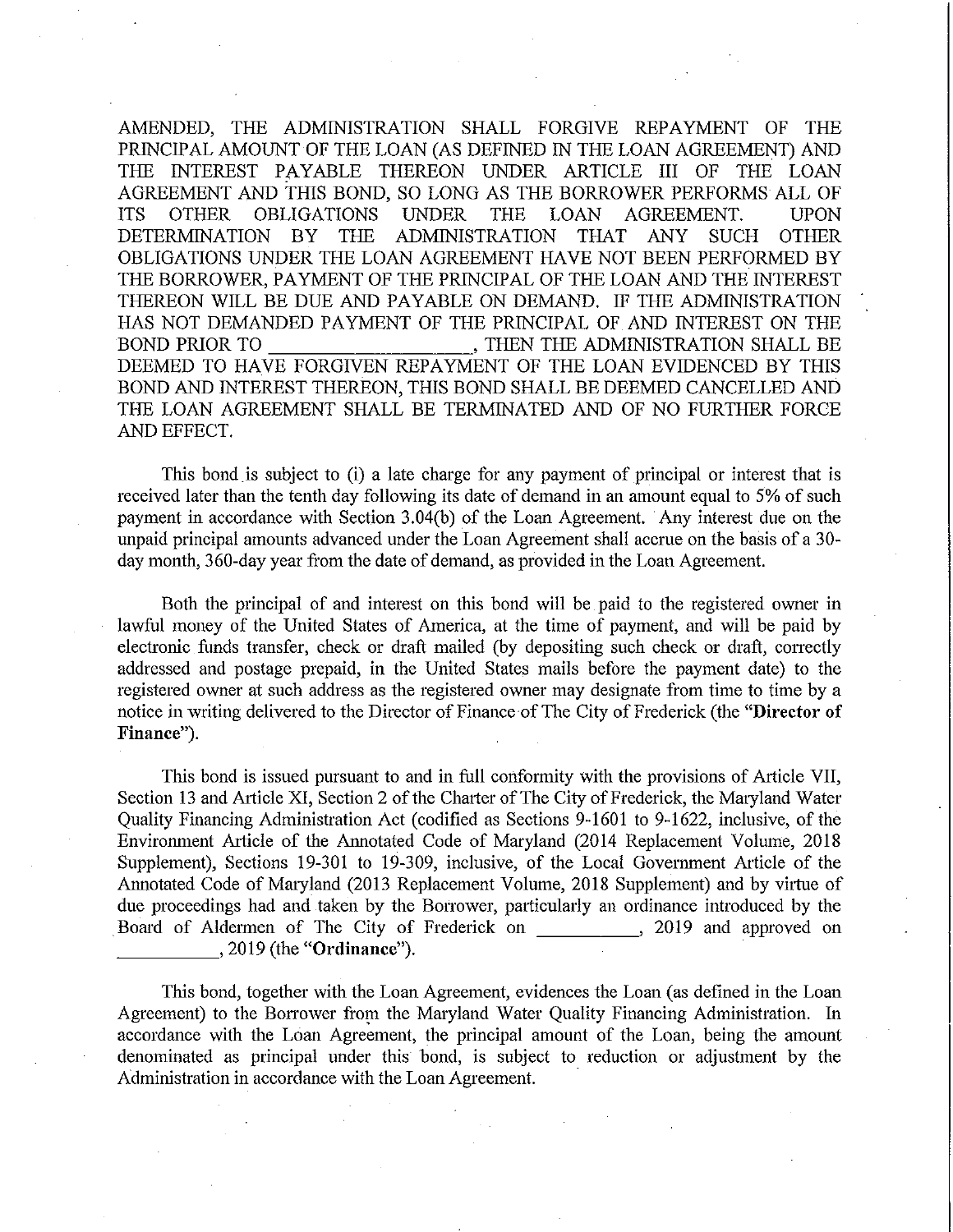The full faith and credit and unlimited taxing power of the Borrower are hereby irrevocably pledged to the prompt payment of the principal of and interest on this bond according to its terms, and the Borrower does hereby covenant and agree to pay the principal of and interest on this bond at the dates and in the manner prescribed herein.

This bond is transferable only after the Maximum Principal Amount has been borrowed, upon the books of the Borrower at the office of the Director of Finance by the registered owner hereof in person or by his attomey duly authorized in writing, upon surrender hereof, together with a written instrument of transfer satisfactory to the Director of Finance duly executed by the registered owner or his duly authorized attorney. The Borrower shall, within a reasonable time, issue in the name of the transferee a new registered bond or bonds, in such denominations as the Borrower shall by resolution approve, in an aggregate principal amount equal to the unpaid principal amount of the bond or bonds surrendered of the same series and with the same maturities and interest rate and the same forgiveness provisions. The new bond or bonds shall be delivered to the transferee only after payment of any taxes on and any shipping or insurance expenses relating to such transfer. The Borrower may deem and treat the party in whose name this bond is registered as the absolute owner hereof for the purpose of receiving payment of or on account of the principal hereof and interest due hereon and for all other purposes.

It is hereby certified and recited that all conditions, acts and things required by the Constitution or statutes of the State of Maryland and the Ordinance to exist, to have happened or to have been performed precedent to or in the issuance of this bond, exist, have happened and have been performed, and that the issuance of this bond, together with all other indebtedness of the Borrower, is within every debt and other limit prescribed by said Constitution or statutes.

IN WITNESS WHEREOF, this bond has been executed by the manual signature of the Mayor of The City of Frederick and the seal of the Borrower has been affixed hereto, attested by the manual signature of the Director of Finance of The City of Frederick, all as of the \_\_\_ day of , 2019.

(SEAL)

ATTEST:

Director of Finance Mayor of The City of Frederick of The City of Frederick

By: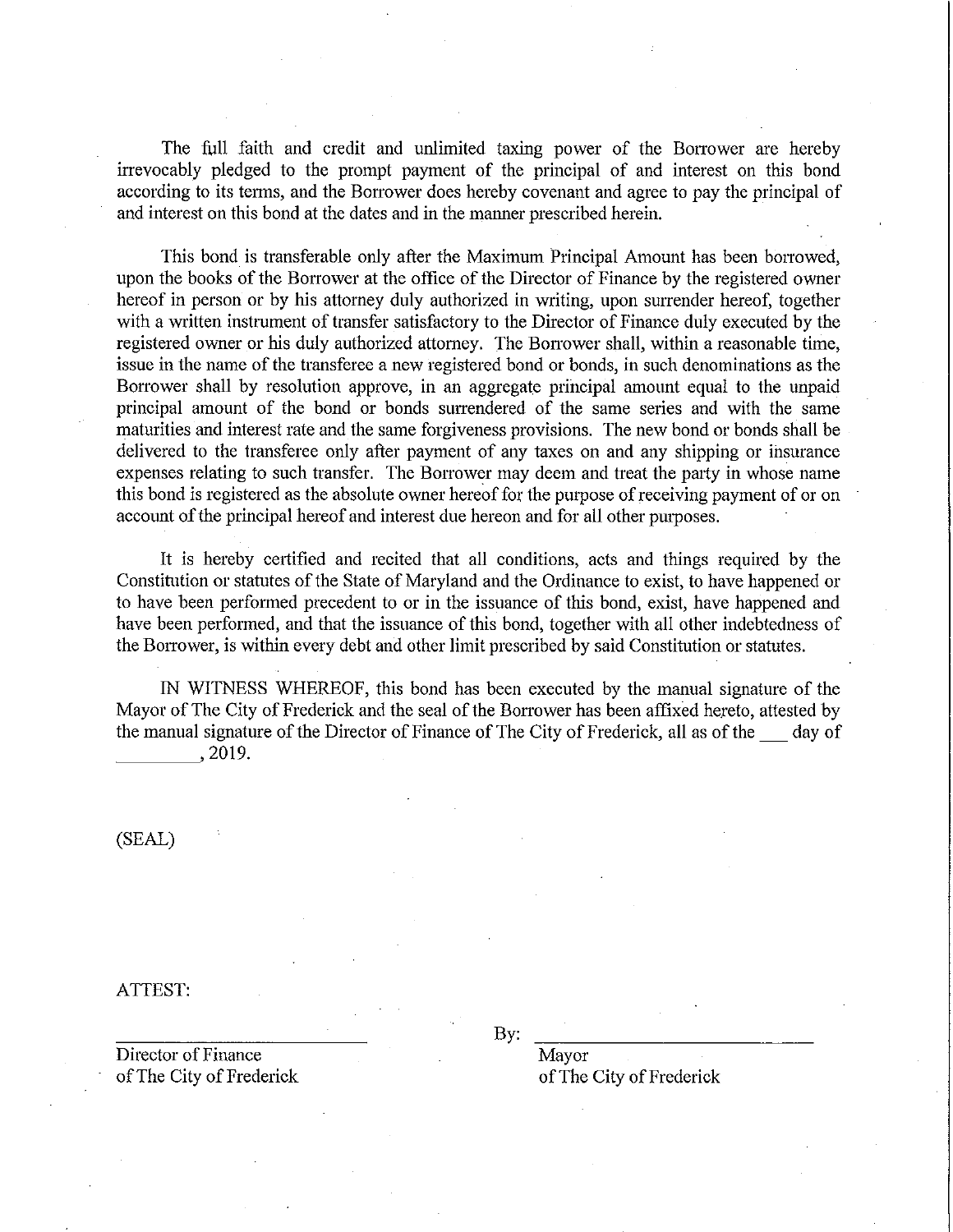Section 4. Each Bond shall be executed in the name of the Borrower and on its behalf by the Mayor. The corporate seal of the Borrower shall be affixed to each Bond, attested by the signature of the Director of Finance. The principal of and interest on each Bond shall be . paid by the Borrower when due pursuant to the terms of the applicable Loan Agreement and Bond by electronic funds transfer, check or draft mailed (by depositing such check or draft, correctly addressed and postage prepaid, in the United States mail before the payment date) to the registered owner at its address as it appears on.the books kept for that purpose at the office of the Director of Finance in Frederick, Maryland. In the event any official whose signature appears on any Bond ceases to be an official prior to the delivery of such Bond, or shall have become such official after the date of this Ordinance, such Bond shall, nevertheless, be a valid and legally binding obligation of the Borrower in accordance with its terms.

Section 5. The Bonds shall be sold to the Administration at private (negotiated) . sale, without public bidding, in accordance with the provisions of the Act, the Enabling Act and the Charter. The Mayor is authorized and directed to enter into such agreements with the Administration, including, without limitation, any amendments· to the Bonds or the Loan Agreements, as he shall deem to be in the best interests of the Borrower in order to accomplish the public purposes of this Ordinance.

Section 6. The Mayor is expressly authorized and empowered to take any and all action necessary to complete and close the delivery of the Bonds. The Mayor is expressly authorized to make such changes or modifications in the forms adopted herein as may be necessary or appropriate.

Section 7. The Director of Finance or the Mayor is hereby designated to receive payment on behalf of the Borrower of the proceeds of the sale of the Bonds. Such proceeds shall be used and applied by the Borrower exclusively and solely for the public purposes described in Section 1 of this Ordinance.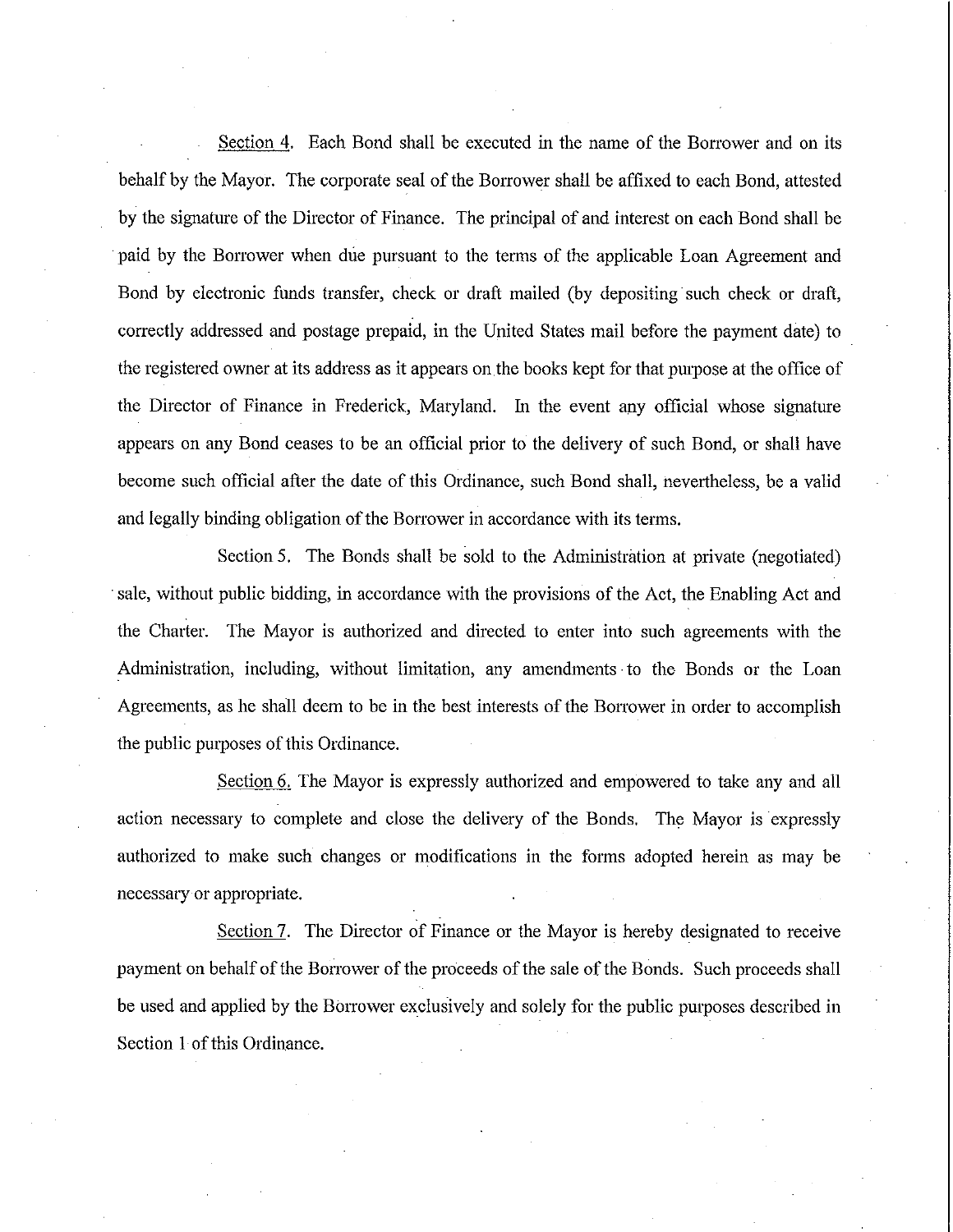Section 8. The principal of and interest on the Bonds shall be payable in the first instance from funds received from the imposition and collection of water and sewer user charges, including any and all fees for the use of the public water system and public sewer system or connection to it established by the Borrower in accordance with the Charter. In the event that such charges and fees are insufficient to meet the debt service requirements on the Bonds, the Borrower shall levy ad valorem taxes, in accordance with the Charter, upon all assessable property liable to taxation in The City of Frederick at the regular tax-levying period in rate and amount sufficient to meet and pay promptly the principal of and interest on the Bonds when due in each such fiscal year. If the proceeds from the collection of taxes so levied in any such fiscal year are inadequate for such payment, additional taxes shall be levied in the succeeding fiscal year to make up such deficiency. The full faith and credit and unlimited taxing power of the Borrower are hereby irrevocably pledged to the payment of the principal of and interest on the Bonds as and when they become due and payable and to the levy and collection of the taxes hereinabove described as and when such taxes may become necessary in order to provide sufficient funds to meet the debt service requirements of the Bonds. The Borrower hereby covenants and agrees with the registered owners of the Bonds to levy and collect the taxes hereinabove described and to take any further action that may be appropriate from time to time during the period that any Bond remains outstanding and unpaid to provide the funds necessary to pay promptly the principal thereof and the interest due thereon.

Section 9. The Mayor and the Director of Finance shall be the officials of the Borrower responsible for the issuance of the Series 2019A Bond within the meaning of the Arbitrage Regulations (defined below). The Mayor and the Director of Finance shall also be the officials of the Borrower responsible the execution and delivery on the date of the issuance of the Series 2019A Bond of a certificate of the Borrower (the "Tax and Section 148 Certificate") that complies with the requirements of Section **148** of the Intemal Revenue Code of 1986, as amended **("Section 148"),** and the applicable regulations thereunder (the **"Arbitrage**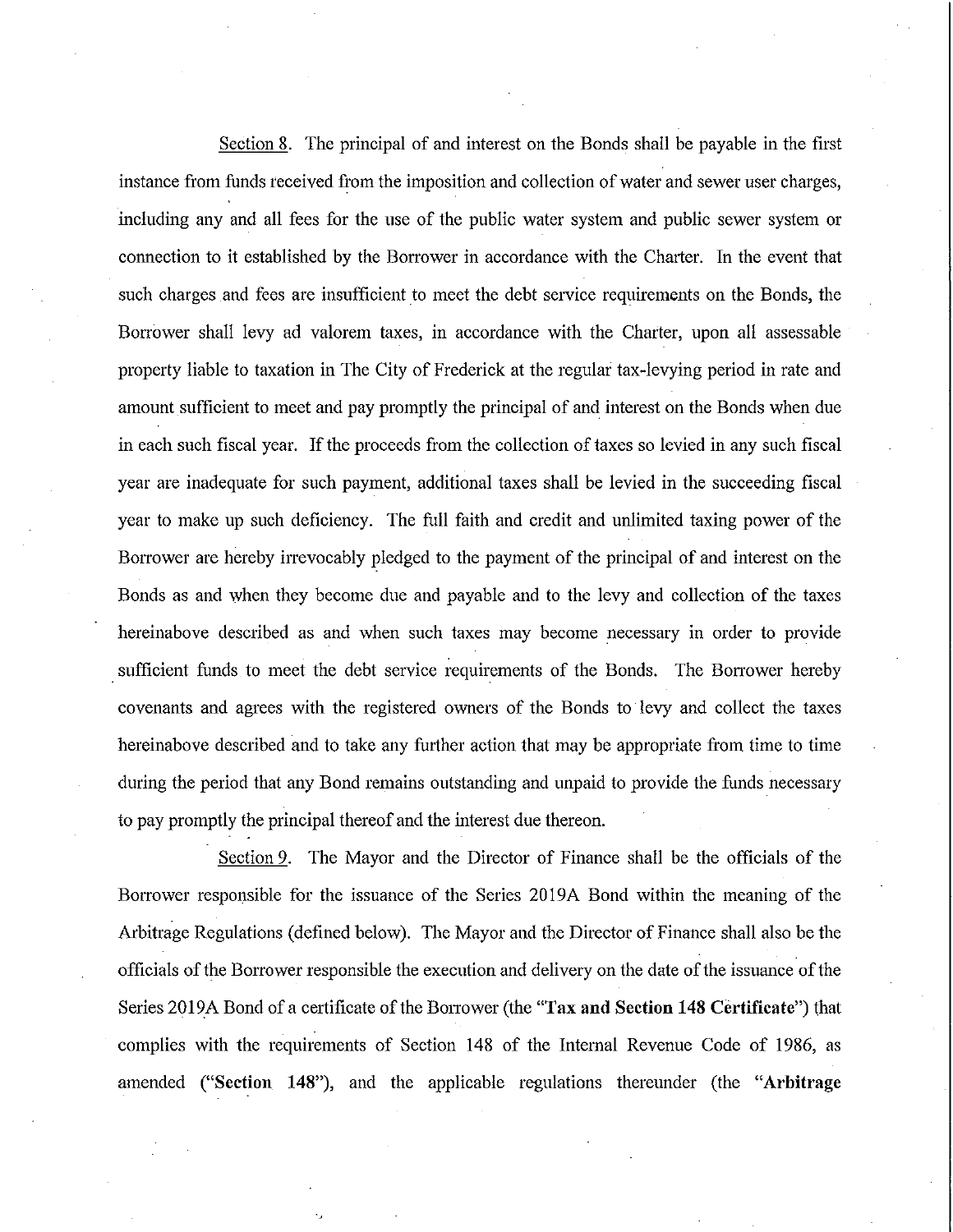Regulations"), and such officials are hereby authorized and directed to execute and deliver the Tax and Section 148 Certificate to counsel rendering an opinion on the validity of the Series 2019A Bond on the date of the issuance of the Series 2019A Bond.

The Tax and Section 148 Certificate shall set out the reasonable expectations of the Borrower as to relevant facts, estimates and circumstances relating to the use of the proceeds of the Series 2019 A Bond or of any moneys, securities or other obligations on deposit to the credit of any account of the Borrower which may be deemed to be proceeds of the Series 2019A Bond pursuant to Section 148 or the Arbitrage Regulations (collectively, the "Bond Proceeds"). The Borrower covenants with the owner of the Series 2019A Bond that the facts, estimates and circumstances set forth in the Tax and Section 148 Certificate will be based on the Borrower's reasonable expectations on the date of the issuance of the Series 2019A Bond and will be, to the best of the certifying officials' knowledge, true, correct, and complete as of that date.

The Borrower covenants and agrees with the registered owner of the Series 2019A Bond that it will not make, or (to the extent that it exercises control or direction) permit to be made, any use of the Bond Proceeds that would cause the Series 2019 A Bond to be an "arbitrage bond" within the meaning of Section 148 and the Arbitrage Regulations. The Borrower further covenants that it will comply with Section 148 and the Arbitrage Regulations which are applicable to the Series 2019A Bond on the date of issuance of the Series 2019A Bond and which may subsequently lawfully be made applicable to the Series 2019A Bond for as long as the Series 2019A Bond remains outstanding and unpaid. The Mayor and the Director of Finance are hereby authorized and directed to prepare or cause to be prepared and to execute any certification, opinion or other document, including, without limitation, the Tax and Section 148 Certificate, which may be required to assure that the Series 2019A Bond will not be deemed to be an "arbitrage bond" within the meaning of Section 148 and the Arbitrage Regulations. All officers, employees and agents of the Borrower are hereby authorized and directed to take such actions, and to provide such certifications of facts and estimates regarding the amount and use of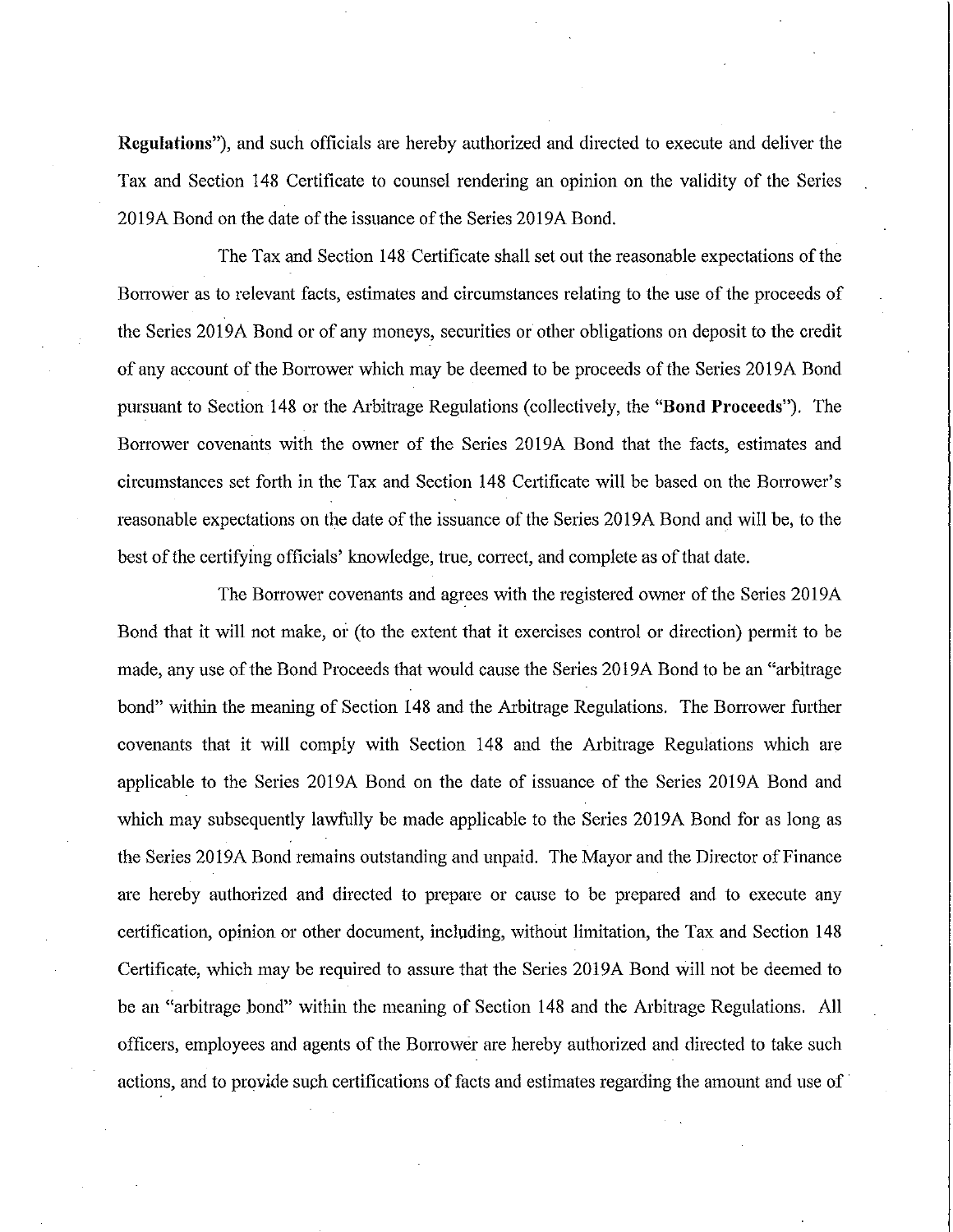the proceeds of the Series 2019A Bond as may be necessary or appropriate from time to time to comply with, or to evidence the Borrower's compliance with, the covenants set forth in this Section.

The Borrower further covenants that it shall make such use of the proceeds of the Series 2019A Bond, regulate the investment of the proceeds thereof, and take such other and further actions as may be required to maintain the excludability from gross income for federal income tax purposes of interest on the Series 2019 A Bond.

Without limiting the generality of the foregoing, the Borrower further covenants with the registered owner of the Series 2019A Bond that it will not take any action or (to the extent that it exercises control or direction) permit any action to be taken that would cause the Series 2019A Bond (or any portion thereof) to be "federally guaranteed" within the meaning of Section 149(b) of the Internal Revenue Code of 1986, as amended (the "Code"), and that it will not make, or (to the extent that it exercises control or direction) permit to be made, any use of the proceeds of the Series 2019A Bond (or any portion of such proceeds) that would cause the Series 2019 A Bond (or any portion thereof) to be a "private loan bond" within the meaning of Section 141(c) of the Code.

The Mayor may make such covenants or agreements in connection with the issuance of the Series 2019A Bond on behalf of the Borrower as he shall deem advisable in order to assure the registered owner of the Series 2019 A Bond that interest thereon shall be and remain excludable from gross income for federal income tax purposes, and such covenants or agreements shall be binding on the Borrower so long as the observance by the Borrower of any such covenants or agreements is necessary in connection with the maintenance of the exclusion of the interest on the Series 2019A Bond from gross income for federal income tax purposes. The foregoing covenants and agreements may include such covenants or agreements on behalf of the Borrower regarding compliance with the provisions of the Code as the Mayor shall deem advisable in order to assure the registered owner of the Series 2019A Bond that the interest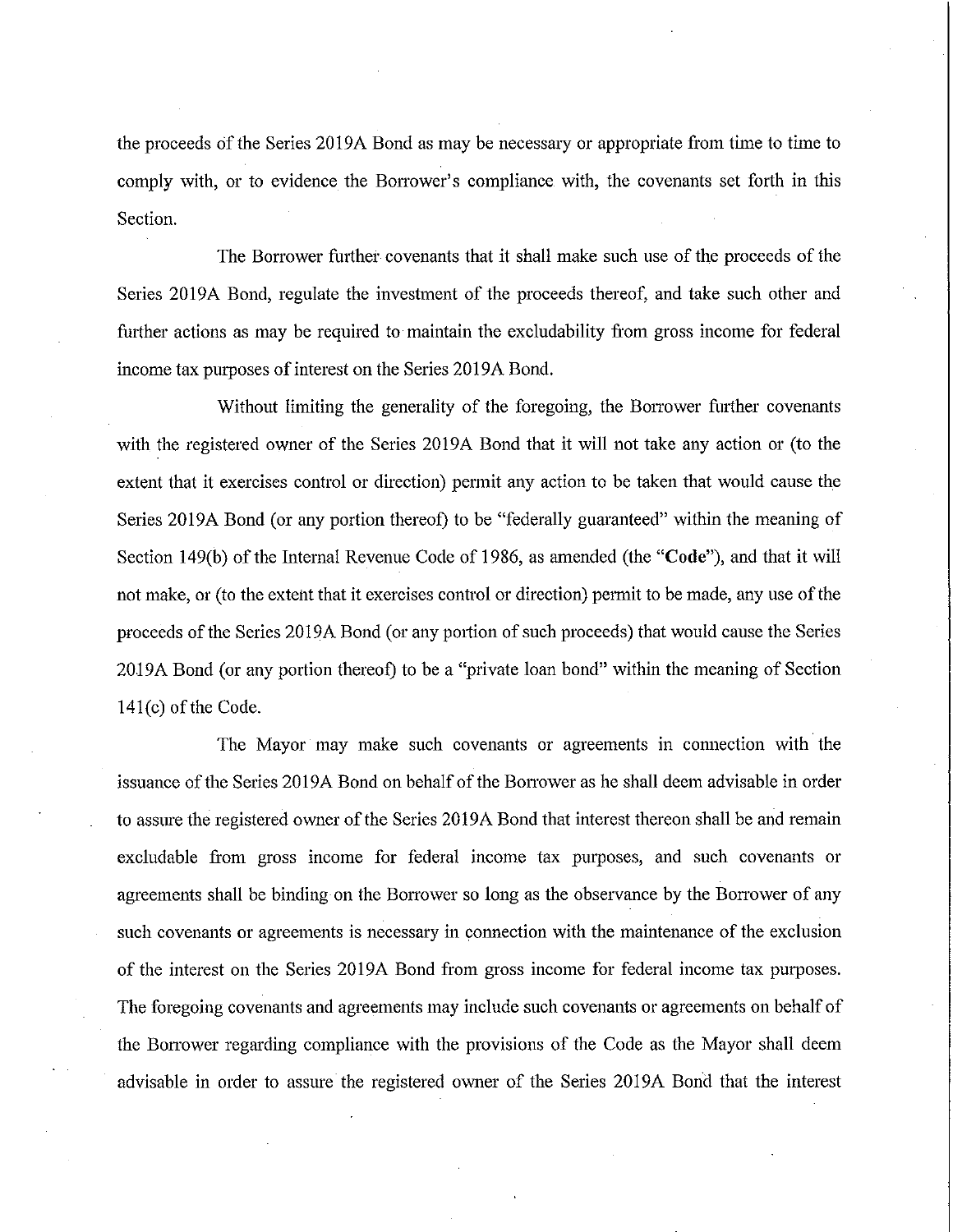thereon shall be and remain excludable from gross income for federal income tax purposes, including (without limitation) covenants or agreements relating to the investment of Bond Proceeds, the payment of certain eamings resulting from such investment to the United States, limitations on the times within which, and the purpose for which, Bond Proceeds may be expended, or the use of specified procedures for accounting for and segregating Bond Proceeds. The Mayor may also make such elections on behalf of the Borrower under the Code as he shall deem advisable in connection with the issuance of the Series 2019A Bond. Such covenants, agreements and elections may be set forth in the Tax and Section 148 Certificate.

Section 10. The Borrower hereby covenants and agrees to pay all administrative fees and expenses charged by the Administration under the Loan Agreements.

Section 11. This Ordinance and the question of the issuance of the Bonds hereunder shall not be submitted to a referendum of the registered voters of The City of Frederick, as permitted by law, unless, within twenty (20) days after the approval of this Ordinance by the Mayor, there shall be filed with the Board of Supervisors of Elections a petition or petitions, signed as required by the Charter by not less than ten percent  $(10\%)$  of the registered voters of The City of Frederick, requesting that this Ordinance or any part hereof be submitted to a vote of the qualified voters of the City for their approval or disapproval. If, within such twenty (20) day period, the petition above-described is filed as aforesaid, then no sale of the Bonds shall be held by The City of Frederick pursuant to this Ordinance unless and until the Mayor and the Board of Aldermen shall receive written advice from the City Attorney and the Board of Supervisors of Elections of The City of Frederick that such referendum petition does not meet the requirements of the Charter or unless and until the referendum requested in such petition shall be duly held in accordance with law and the Board of Supervisors of Elections shall cetiify to The City of Frederick that, in the election at which such referendum is held, a majority of the qualified voters of The City of Frederick voting on the question referred duly cast their ballots in favor of the adoption of this Ordinance. If this Ordinance shall be ratified or approved on any such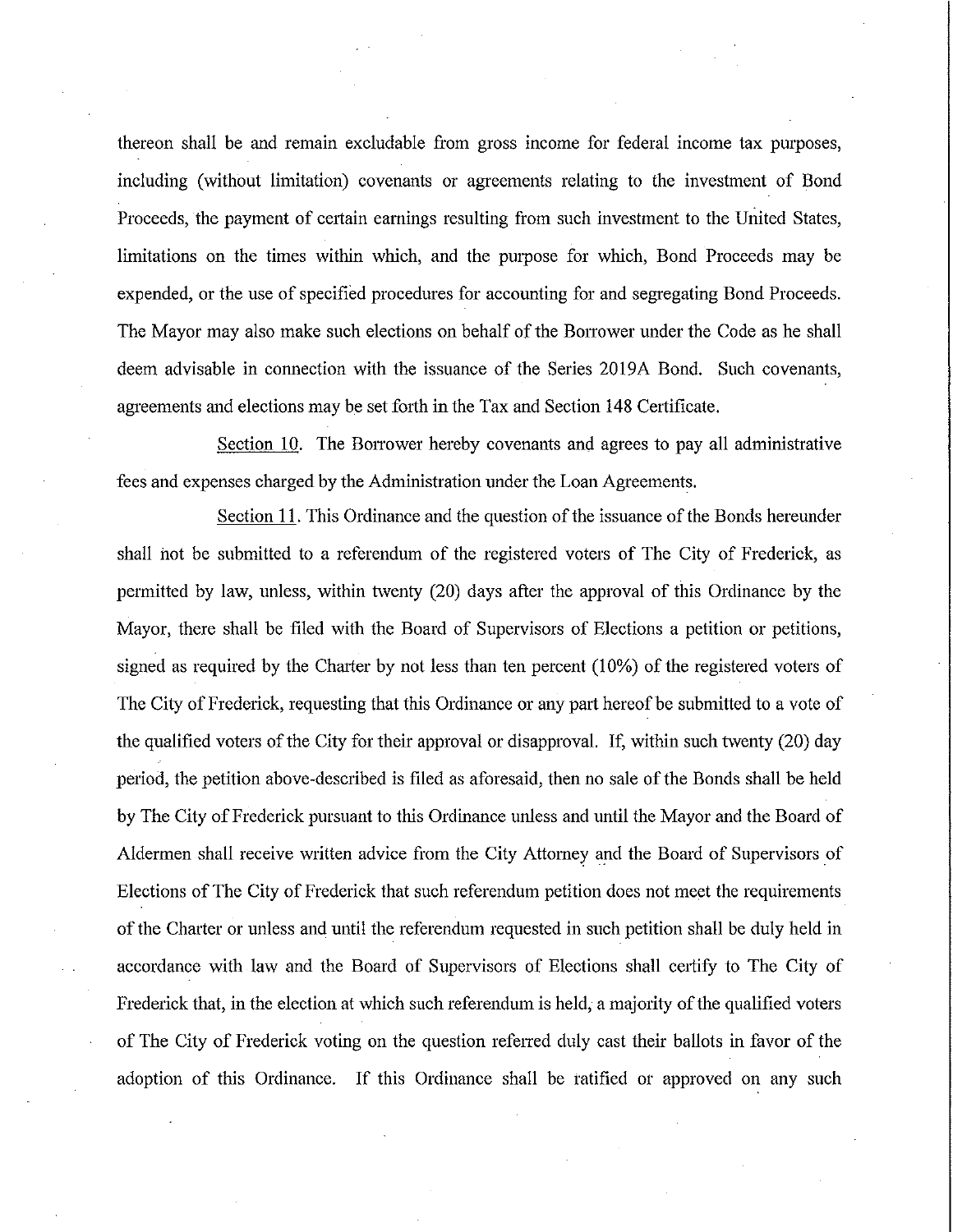referendum, then the Mayor and the Director of Finance may, after this Ordinance becomes effective, proceed with the issuance of the Bonds hereby authorized, without further action by the Board of Aldermen.

Section 12. This Ordinance shall take effect from the date of its approval by the Mayor, on or following the date of its passage.

PASSED: This 21st day of March, 2019.

Michael O'Connor President of Board of Aldermen

APPROVED this 21<sup>st</sup> day of March, 2019.

Michael O'Connor Mayor of The City of Frederick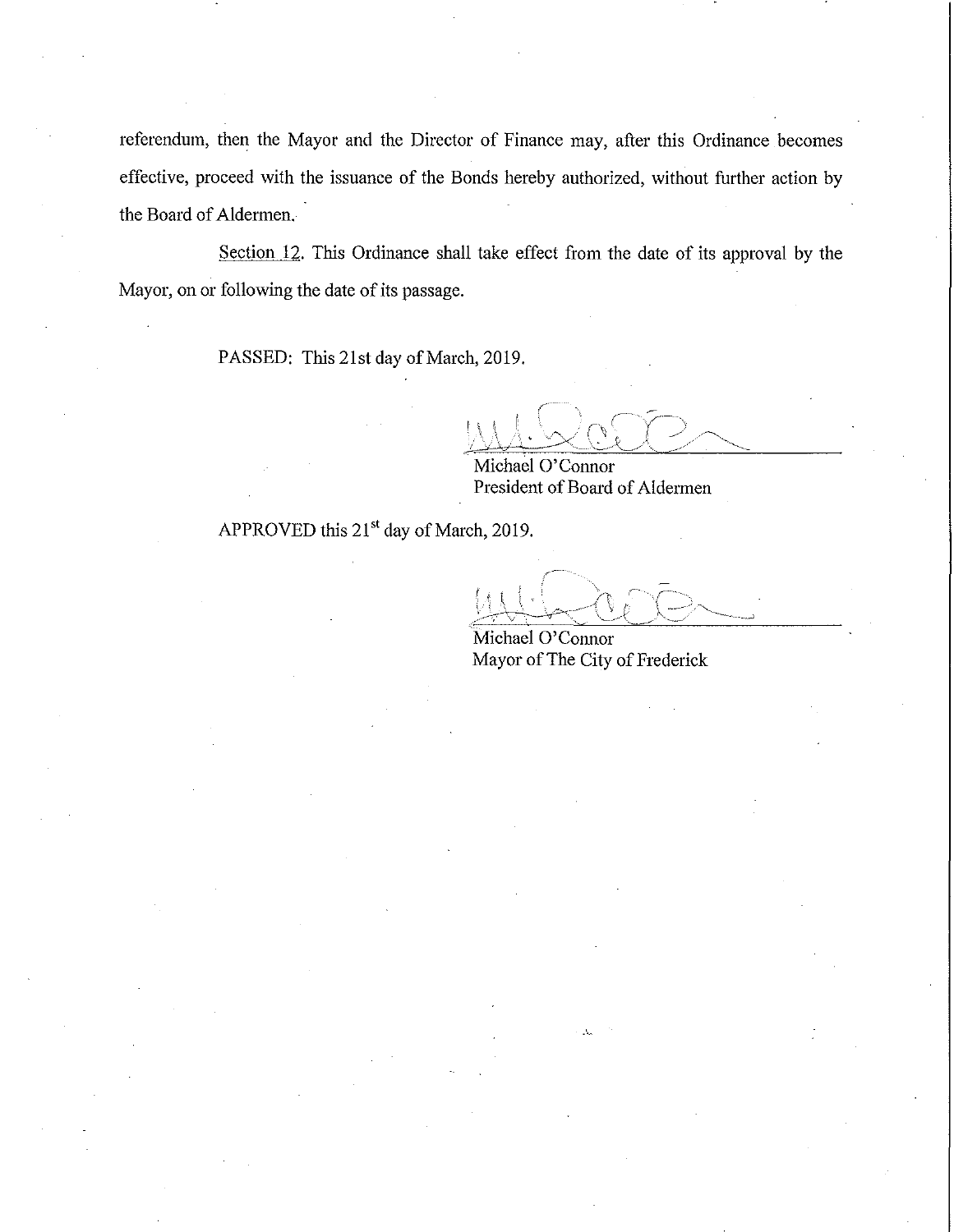## The Project

The Project consists of enhanced nutrient removal (ENR) upgrades, biological nutrient removal (BNR) refinements and related solids processing rehabilitation and other plant upgrades at the existing Gas House Pike Waste Water Treatment Plant, including related architectural, financial, legal, planning and engineering expenses. The Project is needed to reliably achieve . enhanced nutrient removal within the City of Frederick, Maryland.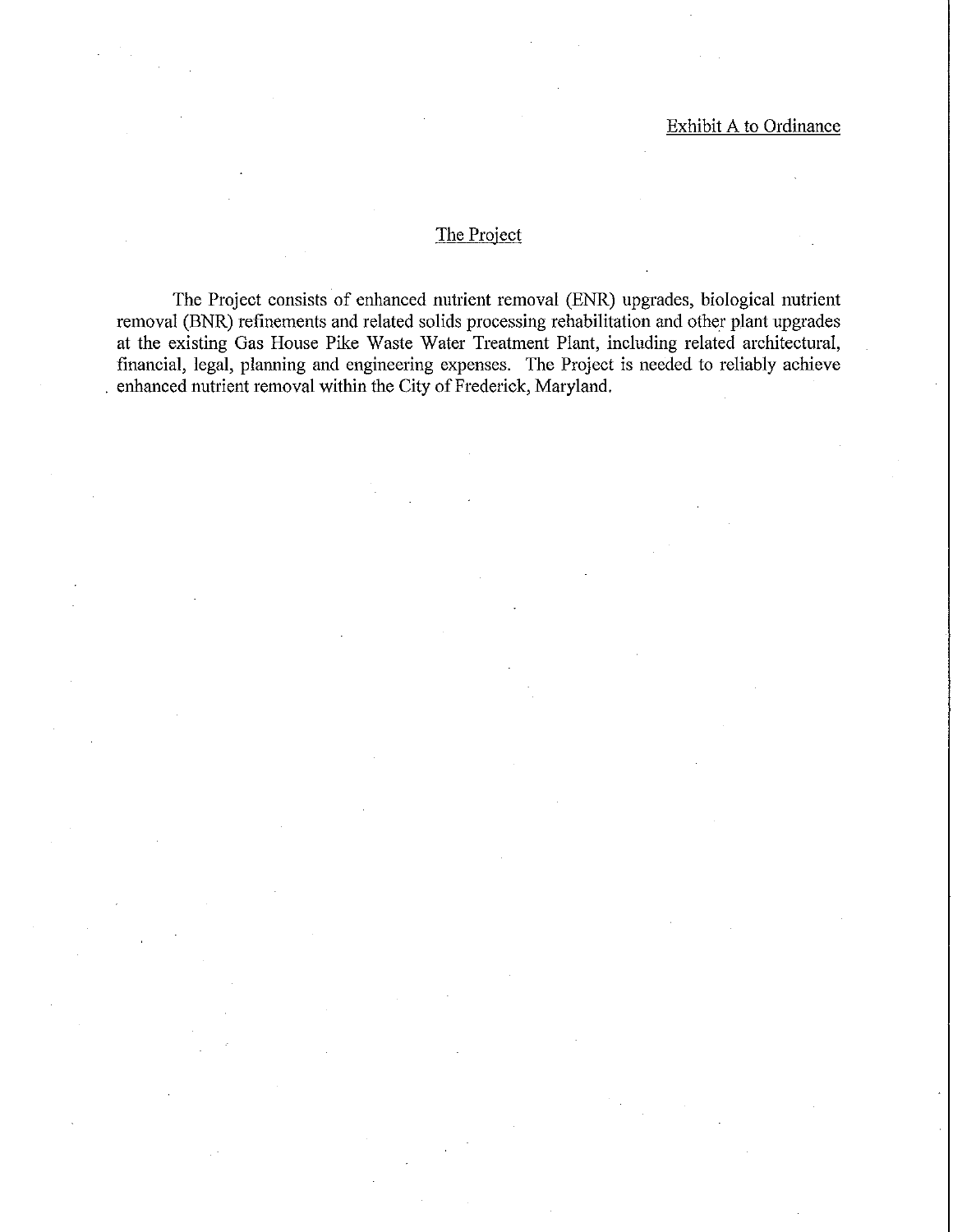# Form of Series 2019A Loan Agreement

# (see attached form)